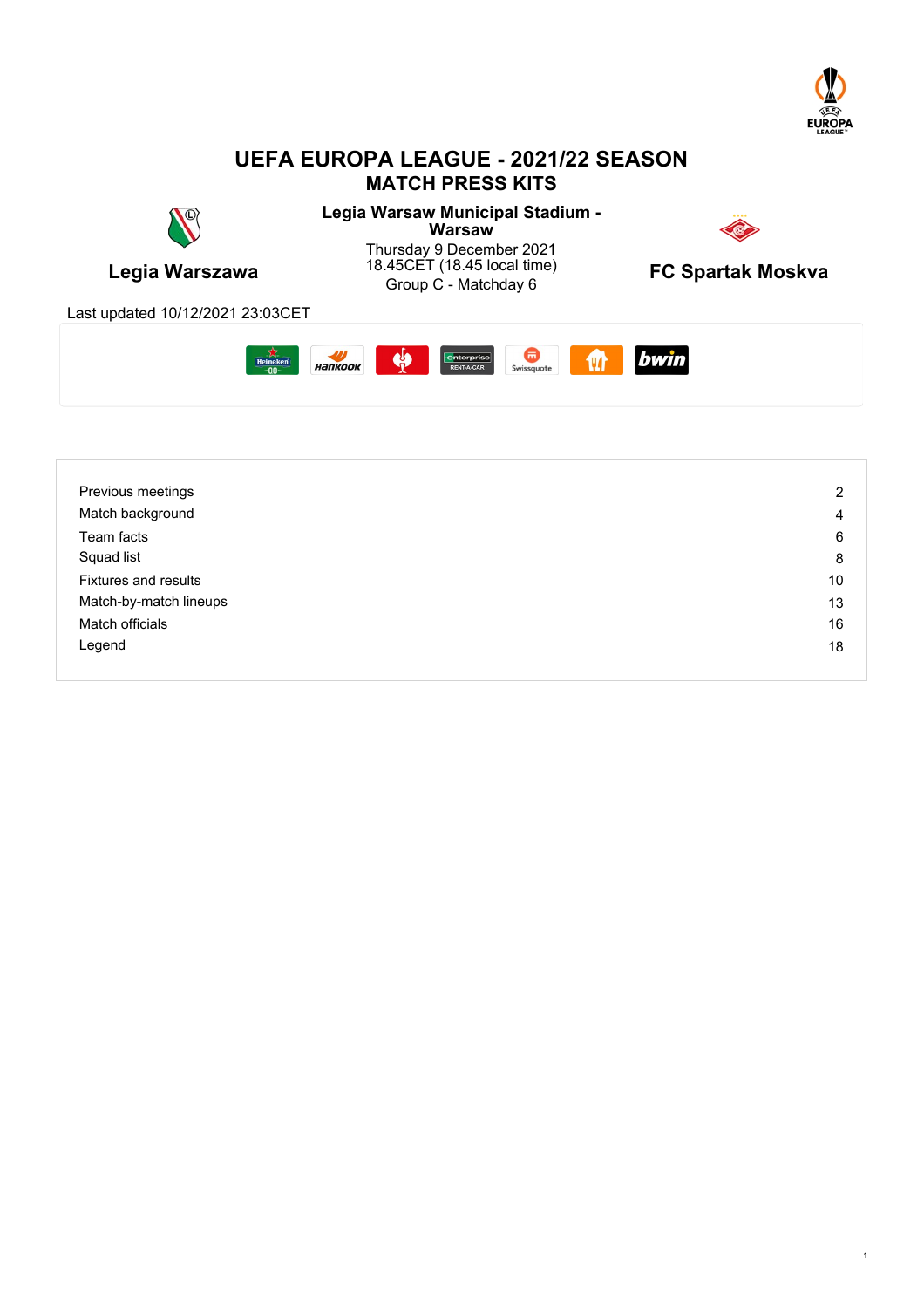# **Previous meetings**

# **Head to Head**

# **UEFA Europa League**

| <b>Date</b> | <b>Stage</b> | <b>Match</b>                          | Result | Venue  | Goalscorers   |
|-------------|--------------|---------------------------------------|--------|--------|---------------|
| 15/09/2021  | GS           | FC Spartak Moskva - Legia<br>Warszawa |        | Moscow | Kastrati 90+1 |

# **UEFA Europa League**

| <b>Date</b> | <b>Stage</b> | <b>Match</b>                                 | <b>Result</b>       | <b>Venue</b>  | <b>Goalscorers</b>                                                       |
|-------------|--------------|----------------------------------------------|---------------------|---------------|--------------------------------------------------------------------------|
| 25/08/2011  | PO           | FC Spartak Moskva - Legia<br><b>Warszawa</b> | $2 - 3$<br>agg: 4-5 | <b>Moscow</b> | Kombarov 10,<br>Kombarov 27 (P);<br>Kucharczyk 29, Rybus<br>43, Gol 90+2 |
| 18/08/2011  | PO.          | Legia Warszawa - FC Spartak<br>Moskva        | $2 - 2$             | Warsaw        | Radović 3, 69; Ari 52,                                                   |

# **UEFA Champions League**

| <b>Date</b> | <b>Stage</b> | <b>Match</b>                                 | <b>Result</b> | Venue         | <b>Goalscorers</b>                        |
|-------------|--------------|----------------------------------------------|---------------|---------------|-------------------------------------------|
| 06/12/1995  | GS           | Legia Warszawa - FC Spartak<br><b>Moskva</b> | $0 - 1$       | Warsaw        | Mamedov 41                                |
| 27/09/1995  | GS           | <b>FC Spartak Moskva - Legia</b><br>Warszawa | $2 - 1$       | <b>Moscow</b> | Nikiforov 13 (P),<br>Yuran 52; Jozwiak 83 |

|                                                              |                                               | Home |  | Awav |  | Final |  | <b>Total</b> |  |  |  |  |                                     |  |
|--------------------------------------------------------------|-----------------------------------------------|------|--|------|--|-------|--|--------------|--|--|--|--|-------------------------------------|--|
|                                                              | PId W D L PId W D L PId W D L PId W D L GF GA |      |  |      |  |       |  |              |  |  |  |  |                                     |  |
| Legia Warszawa                                               |                                               |      |  |      |  |       |  |              |  |  |  |  | 2 0 1 1 3 2 0 1 0 0 0 0 5 2 1 2 7 7 |  |
| <b>FC Spartak Moskva</b>                                     |                                               |      |  |      |  |       |  |              |  |  |  |  | 3 1 0 2 2 1 1 0 0 0 0 0 5 2 1 2 7 7 |  |
| Legia Warszawa - Record versus clubs from opponents' country |                                               |      |  |      |  |       |  |              |  |  |  |  |                                     |  |

# **UEFA Cup**

| <b>Date</b> | <b>Stage</b> | <b>Match</b>               | <b>Result</b>       | Venue         | <b>Goalscorers</b>                               |
|-------------|--------------|----------------------------|---------------------|---------------|--------------------------------------------------|
| 28/08/2008  | 2QR          | FC Moskva - Legia Warszawa | $2 - 0$<br>agg: 4-1 | <b>Moscow</b> | Strelkov 6, Kuzmin 50                            |
| 14/08/2008  | 2QR          | Legia Warszawa - FC Moskva | $1 - 2$             | Warsaw        | Guerreiro 66; E.<br>Česnauskis 53,<br>Samedov 63 |

# **FC Spartak Moskva - Record versus clubs from opponents' country**

# **UEFA Champions League**

| <b>Date</b> | <b>Stage</b>   | <b>Match</b>                                  | <b>Result</b>       | Venue         | <b>Goalscorers</b>                                              |
|-------------|----------------|-----------------------------------------------|---------------------|---------------|-----------------------------------------------------------------|
| 03/11/1993  | R <sub>2</sub> | FC Spartak Moskva - KKS Lech<br>Poznań        | $2 - 1$<br>agg: 7-2 | <b>Moscow</b> | Karpin 7, Khlestov 80;<br>Dembiński 29                          |
| 20/10/1993  | R2             | KKS Lech Poznań - FC Spartak<br><b>Moskva</b> | 1-5                 | Poznan        | Podbrozny 44 (P);<br>Pisarev 7, 60, Karpin<br>10, Onopko 30, 51 |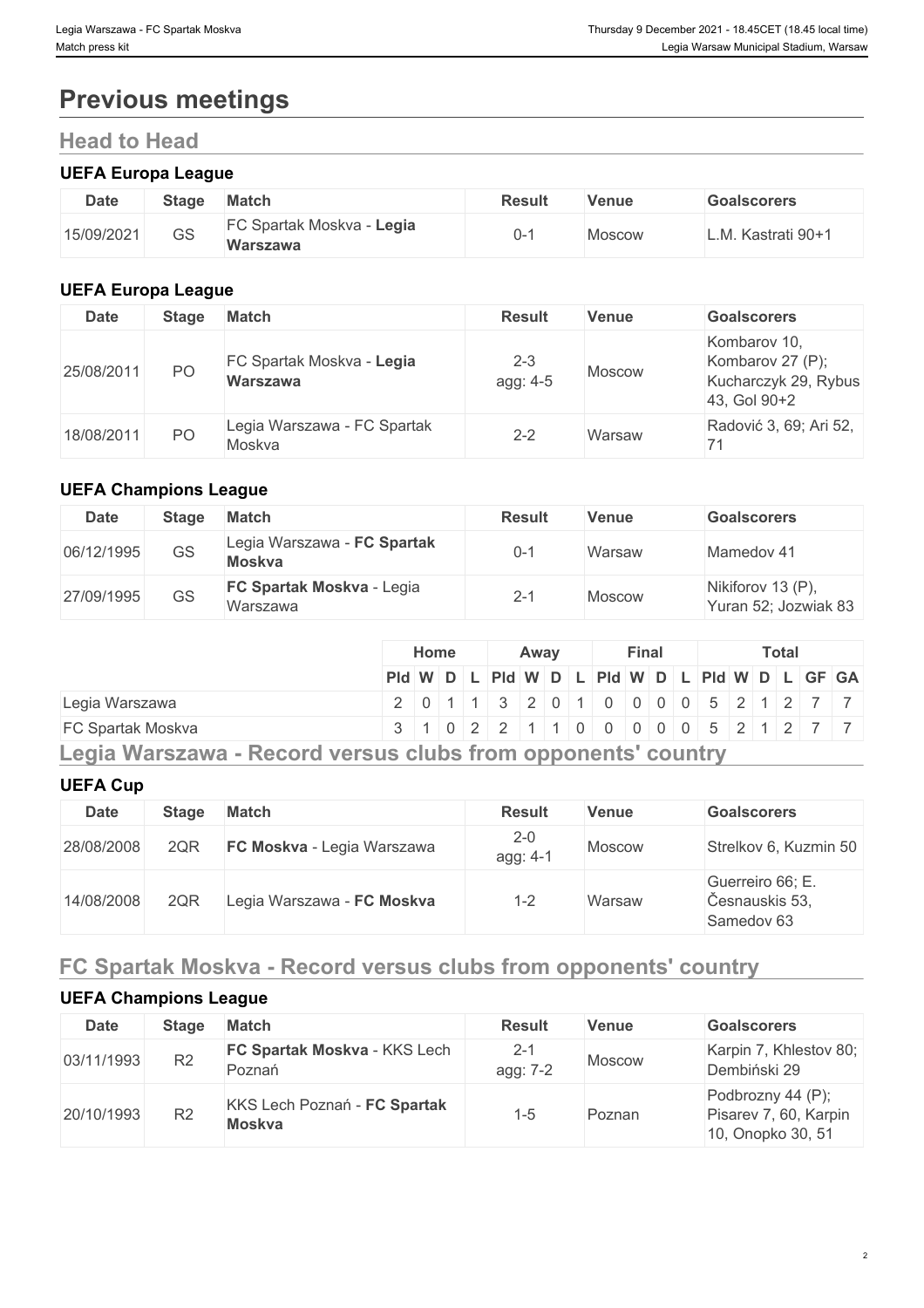|                          | Home                                                                                                   |  | Away |  | Final | Total |  |  |  |  |  |  |
|--------------------------|--------------------------------------------------------------------------------------------------------|--|------|--|-------|-------|--|--|--|--|--|--|
|                          | $PId \mid W \mid D \mid L \mid PId \mid W \mid D \mid L \mid PId \mid W \mid D \mid L \mid GF \mid GA$ |  |      |  |       |       |  |  |  |  |  |  |
| Legia Warszawa           | $3   0   1   2   4   2   0   2   0   0   0   0   7   2   1   4   8   11  $                             |  |      |  |       |       |  |  |  |  |  |  |
| <b>FC Spartak Moskva</b> | 4 2 0 2 3 2 1 0 0 0 0 0 7 4 1 2 14 9                                                                   |  |      |  |       |       |  |  |  |  |  |  |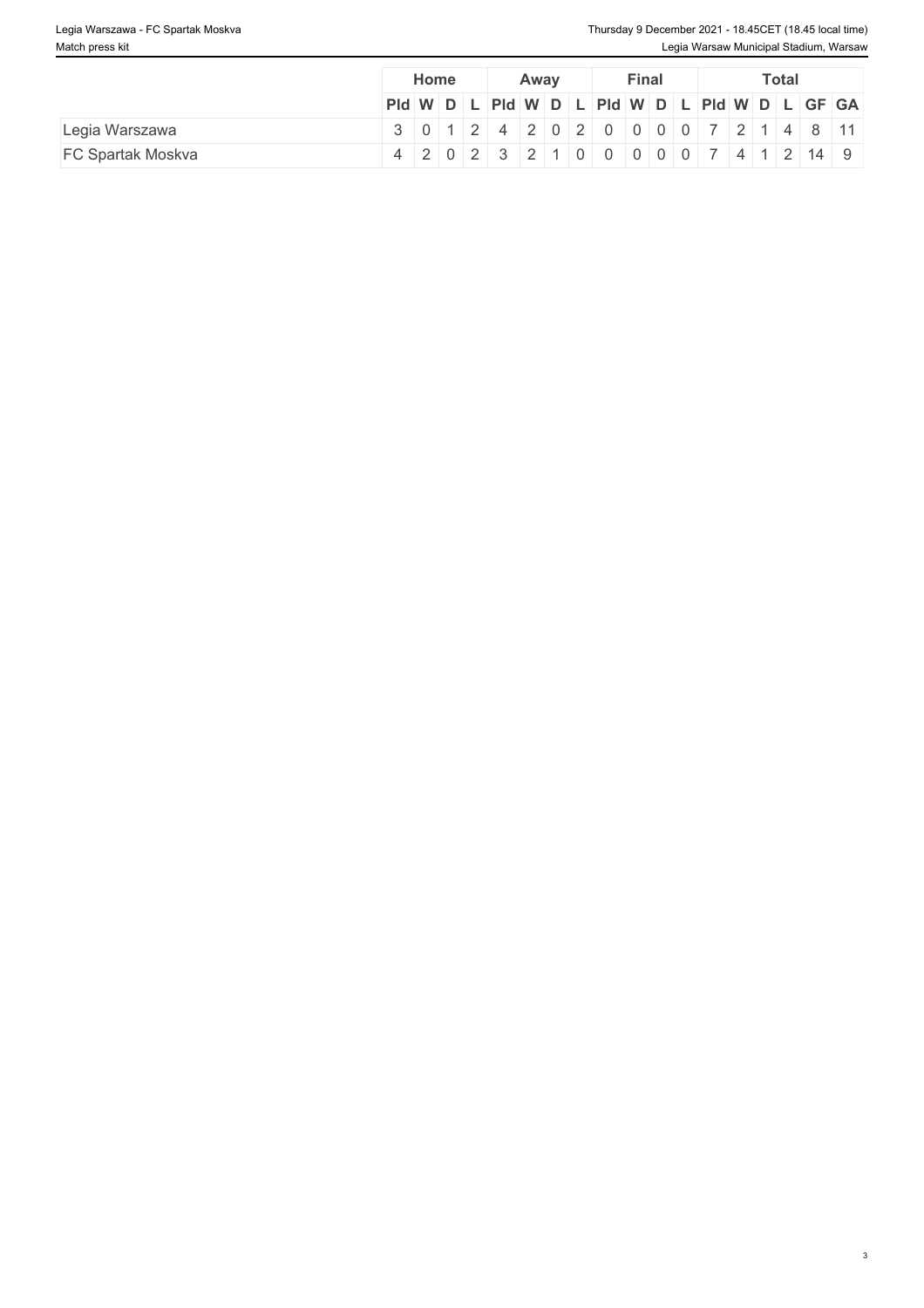# **Match background**

All is still to play for in a keenly contested UEFA Europa League Group C as Legia Warszawa and Spartak Moskva meet in the Polish capital on Matchday 6.

• While Legia, who won their opening two group fixtures, fell to a third successive defeat on Matchday 5, going down Moscow.

• Legia, on six points, are bottom of the group but just two adrift of leaders Leicester and one behind both Spartak and Napoli. Although the Polish champions cannot finish first, a win at home to Spartak will guarantee them second place, whereas a draw or defeat will confirm them in fourth.

Sigia Warszawa - FC Spartak Moskva<br>
3-Match background<br>
3-Match background<br>
All is still to play for in a keenly contested UEFA Europa League Group C as Legia Warszawa and Spartak Moskva<br>
2-1 at Leicester City, Spartak com • Spartak can finish in any position. They will top the group if they win and Leicester do not do likewise in Naples. Spartak will finish second if both they and Leicester win, or if both games are drawn. Spartak will finish third if they draw and Napoli win or if both they and Napoli lose.

# **Previous meetings**

• Legia became the first winners in this season's UEFA Europa League group stage when a late goal from Kosovo international Lirim Kastrati earned them a 1-0 victory away at Spartak.

• This is the third time the clubs from the Polish and Russian capitals have been paired in UEFA competition. They first met in the group stage of the 1995/96 UEFA Champions League, when Spartak did the double over Legia (2-1 h, 1-0 a) on the way to claiming a maximum 18 points in the section; the Polish side qualified alongside them as runnersup, however, with both clubs going out in the quarter-finals.

• The only other past encounters came in the 2011/12 UEFA Europa League play-offs, Legia going through thanks to an added-time goal that gave them a 3-2 win in Moscow – after Spartak had led 2-0 – following a 2-2 first-leg draw in Warsaw.

• Legia's one other tie against a Russian club featured two defeats by FC Moskva (1-2 h, 0-2 a) in the 2008/09 UEFA Cup second qualifying round, while Spartak's only other games against Polish opposition brought two victories (5-1 a, 2-1 h) against Lech Poznań in the second round of the 1993/94 UEFA Champions League.

### **Form guide**

#### **Legia**

• Champions of Poland in 2020/21 for the second year in a row, fifth time in six seasons and a record-breaking 15th League group stage this season after four straight eliminations in the competition's qualifying phase, including a playoff defeat at home to Qarabağ last term.

the water of teams the end of the more than Górnik Chemical Chemical Chemical Chemical Chemical Chemical Chemical Chemical Chemical Chemical Chemical Chemical Chemical Chemical Chemical Chemical Chemical Chemical Chemical • **Khow were the stand stand<br>
\* Supplement (1940) and the property content of the graphene coapital campaign under the standard coach Campaign under the Campaign under the Campaign under the Campaign under the Campaign und** Gołębiewski – in the UEFA Champions League first qualifying round, where they defeated Bodø/Glimt (3-2 a, 2-0 h), **Match background Match background**<br>
All is all to loy for in a keelly continued UEFA Europa League Group C as Lega Wascawa and Spartak Moskva<br>
meet in the Poisin capacho Matchcay, 6.<br>  $\sim$  Which Lega, who so that operat appearance in the UEFA Europa League group stage was secured, however, with a 4-3 aggregate win (2-2 a, 2-1 h) over last season's quarter-finalists Slavia Praha. Legia have reached the knockout phase on two of their previous four participations, notably as group winners in 2014/15. • Legia wito was through the group fitter with a first successive detail on Mattalay 5, pong down<br>• Vivia Legia's riby. Santat complete an important of double over Seine A tile or alser a way to the Changeli the Response i 31 all elected rate, Spanisk campleted an improbable duable over Serie A lille choses Napali with a 2.1 win in<br>Alegon, one ports are bottom of the group publish to b acid wiseder is looked to a chosen and one behind botto Napole Altonsear the Point of any protocol nation funish them is the proof they we in and Looston of the Spartak were running that in any protocol Theory and notice the Sparta Weil and the 2020-21 Russian Premier Can are f r- Spares can finite in any point of they will be o floor grows finey win and Leocester on cot do liewwere in Napie.<br>
Spectra can have been club away to the window to the security they are determined to the former they are

Warsaw in 2013/14 but won all three the following season. Napoli are the only visiting team to have prevailed in the Matchday 4.

#### **Spartak**

return to Europe after a season's absence. Their first port of call was in the UEFA Champions League third qualifying returned them to the UEFA Europa League group stage, where they have competed just once before, in 2018/19.

• Quarter-finalists in the 2010/11 UEFA Europa League after transferring in mid-season from the UEFA Champions League, Spartak also reached the round of 32 by the same route in 2017/18, but their sole group appearance came the following season and it proved unsuccessful as they picked up just five points and finished bottom of a section containing Villarreal, Rapid Wien and Rangers.

• Spartak's away record in the UEFA Europa League, including the qualifying phase, is W5 D5 L4. They finally opened their goal account on the road in the competition's group stage at the fourth attempt on Matchday 2 with a shock 3-2 victory in Naples, having failed to score in any of their three 2018/19 fixtures. A 1-1 draw at Leicester followed on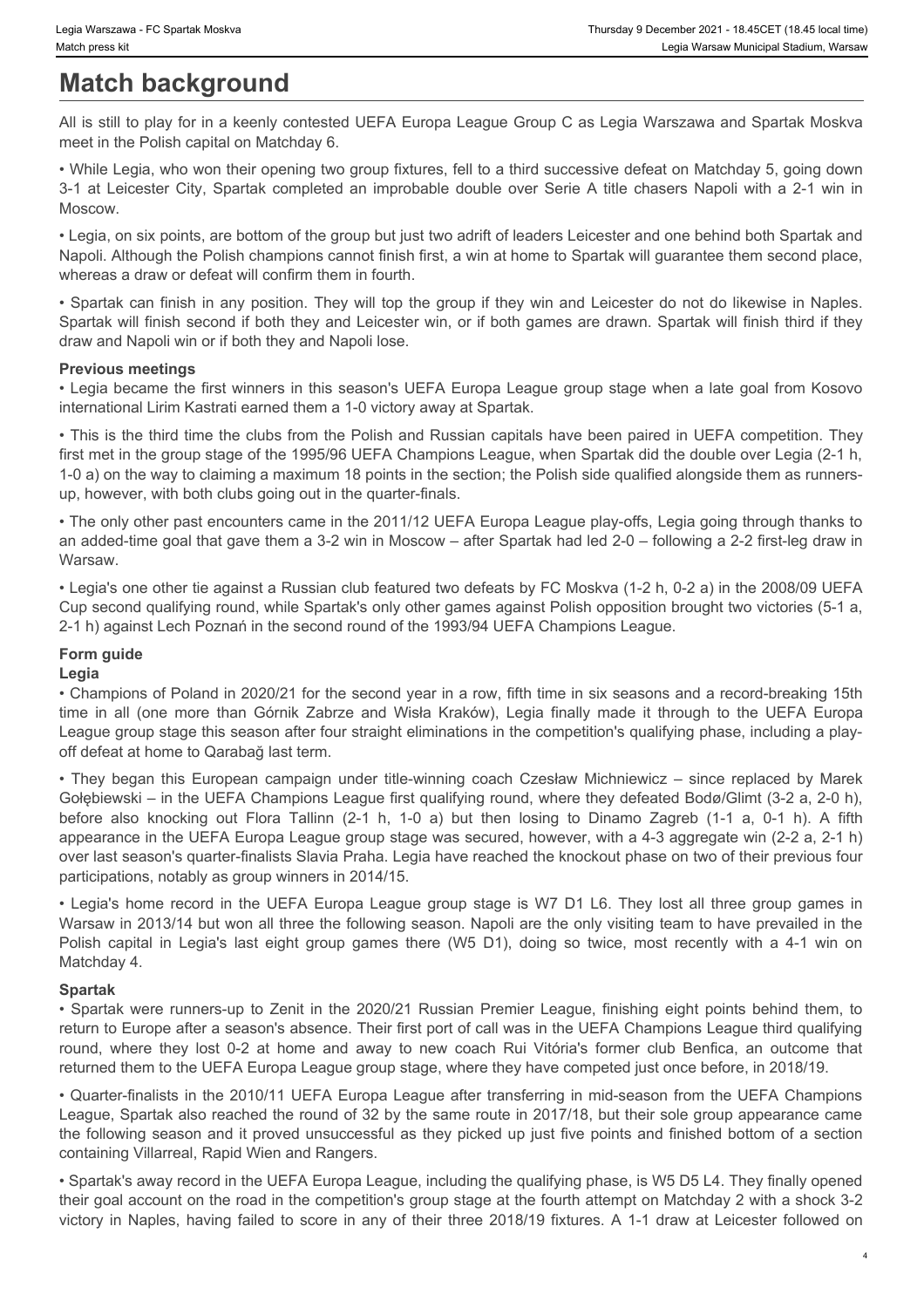Matchday 4.

#### **Links and trivia**

• Legia trio Filip Mladenović, André Martins and Artur Boruc and Spartak defender Jorrit Hendrix have all made 49 appearances in UEFA club competition.

• Legia captain Artur Jędrzeyczyk played in the Russian Premier League for Krasnodar from May 2013 to December 2018 Warszawa - FC Spartak Moskva<br>
2018 Warszawa - FC Spartak Moskva<br>
2018 trio Filip Mladenović, André Martins and Artur Boruc and Spartak defender Jornt Hendrix have all made 49<br>
2018 trio Filip Mladenović, André Martins squad from the two play-off games against Spartak ten years ago. • Matika Memorian FC Spartisk Meskwa Thursday 9 December 2021 - 18 45GET (ra45 local time)<br>
Matchday 4,<br>
Matchday 4,<br>
Links and trivia<br>
Links and trivia<br>
Links and trivia<br>
• Legia (to Filip Mladenović, André Matrins and Ar • Thursday 9 Docorrber 2021 · 18 46CF (18 46 local time)<br>• The Polish club are one of the Martims and Artur Boruc and Spartak defender Jornt Hendrix have all made 49<br>• Legis trio Filip Madenović, André Martins and Artur Bo

• Spartak duo Georgi Dzhikiya and Roman Zobnin both played the full 90 minutes for Russia in a 1-1 friendly draw against Poland in Wrocław in June this year.

• Legia's 41-year-old goalkeeper Boruc saved two spot kicks in an August 2007 penalty shoot-out to help Celtic qualify for the UEFA Champions League group stage at Spartak's expense after two 1-1 draws in the third qualifying round.

• Mattias Johansson (Legia) and Jordan Larsson (Spartak) are fellow Swedish internationals.

Russia – in a 5-0 UEFA Nations League victory in Belgrade on 18 November 2020.

group stage.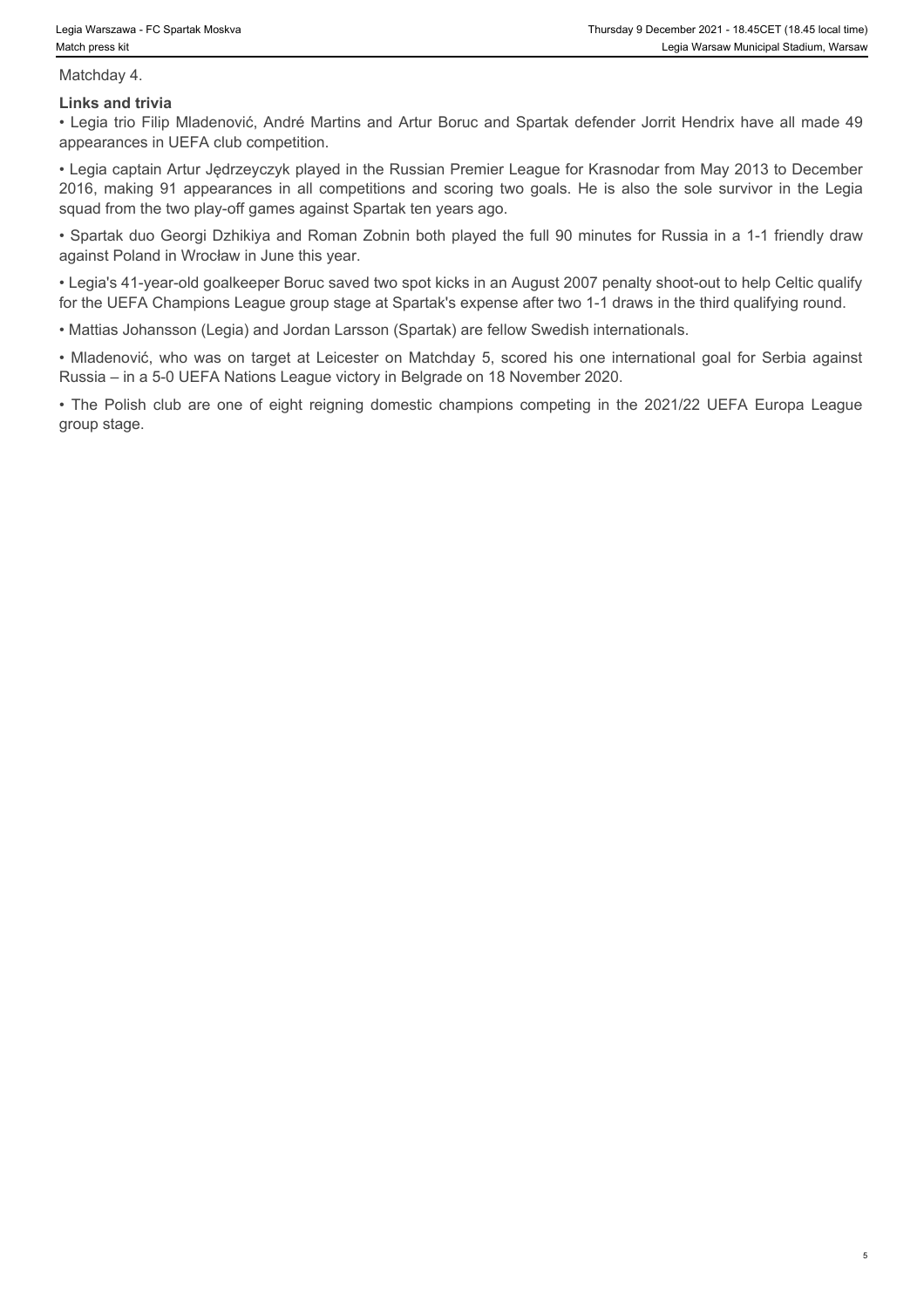# **Team facts**

#### **Legia Warszawa Formed:** 1916 **Nickname:** Wojskowi (Army Men), Legionisci (Legionnaires)

#### **UEFA club competition honours** • None **blue** and **blue** and **blue** and **blue** and **blue** and **blue** and **blue** and **blue** and **blue** and **blue** and **blue** and **blue** and **blue** and **blue** and **blue** and **blue** and **blue** and **blue** and **blue** and **blue**

# **Domestic honours (most recent triumph in brackets)**

• League title: 15 (2021)

• Polish Cup: 19 (2018)

# **Ten-year European record (UEFA Europa League unless indicated otherwise)**

**2020/21:** play-offs (having transferred from UEFA Champions League second qualifying round) **2019/20:** play-offs **2018/19:** third qualifying round (having transferred from UEFA Champions League second qualifying round) **2017/18:** play-offs (having transferred from UEFA Champions League third qualifying round) **2016/17:** round of 32 (having transferred from UEFA Champions League group stage) **2015/16:** group stage **2014/15:** round of 32 (having transferred from UEFA Champions League third qualifying round) **2013/14:** group stage (having transferred from UEFA Champions League play-offs) **2012/13:** play-offs **2011/12:** round of 32

# **Records**

**UEFA club competition** • Biggest home win **9-0:** Legia v Víkingur Reykjavík 27/09/72, European Cup Winners' Cup first round second leg

• Biggest away win **1-6:** Elfsborg v Legia 27/09/01, UEFA Cup first round second leg **0-5** twice, most recently v St Patrick's 23/07/14, UEFA Champions League second qualifying round second leg

#### • Heaviest home defeat

**0-6:** Legia v Borussia Dortmund 14/09/16, UEFA Champions League group stage

#### • Heaviest away defeat

**6-1:** Valencia v Legia 01/11/01, UEFA Cup second round second leg

# **UEFA Cup/UEFA Europa League**

• Biggest home win **6-0:** Legia v Tbilisi 26/08/04, second qualifying round second leg

• Biggest away win **1-6:** Elfsborg v Legia (see above) **0-5:** Vardar v Legia 12/08/99, qualifying round first leg

• Heaviest home defeat **3-7:** Legia v Bayern München 05/10/88, first round second leg

• Heaviest away defeat **6-1:** Valencia v Legia (see above)

**FC Spartak Moskva Formed:** 1922 **Nickname:** Narodnaya Komanda (The People's Club)

**UEFA club competition honours (runners-up in brackets)**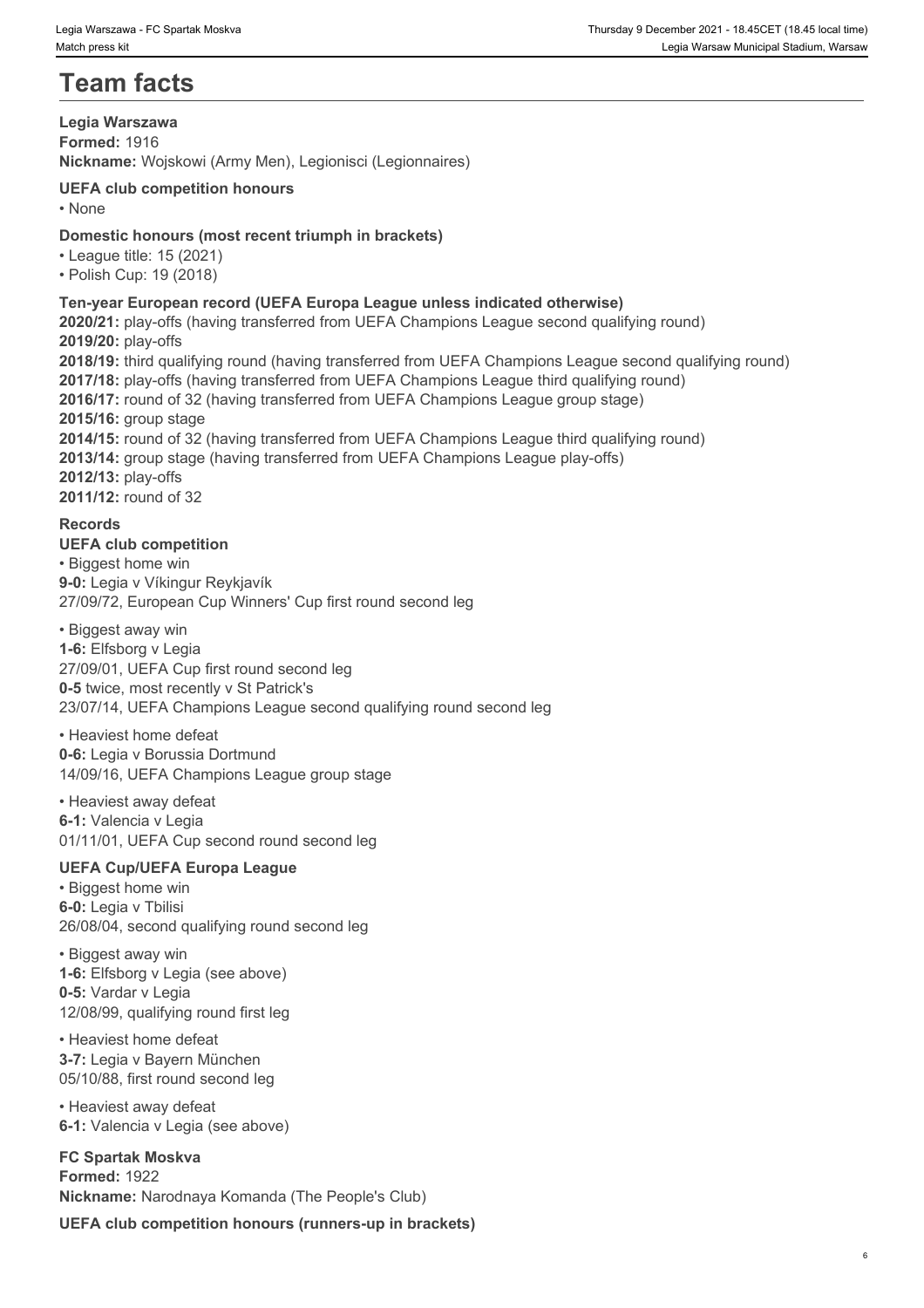• None **blue** and **blue** and **blue** and **blue** and **blue** and **blue** and **blue** and **blue** and **blue** and **blue** and **blue** and **blue** and **blue** and **blue** and **blue** and **blue** and **blue** and **blue** and **blue** and **blue** 

### **Domestic honours (most recent triumph in brackets)**

League title: 22 (2017) National cup: 13 (2003)

# **Ten-year European record (UEFA Europa League unless indicated otherwise)**

**2020/21:** did not take part in UEFA competition **2019/20:** play-offs **2018/19:** group stage (having transferred from UEFA Champions League third qualifying round) **2017/18:** round of 32 (having transferred from UEFA Champions League group stage) 2016/17: third qualifying round **2015/16:** did not take part in UEFA competition **2014/15:** did not take part in UEFA competition **2013/14:** play-offs **2012/13:** UEFA Champions League group stage **2011/12:** play-offs

# **Records**

# **UEFA club competition**

• Biggest home win **5-0:** Spartak v Häcken 20/09/07, UEFA Cup first round first leg

• Biggest away win **0-5** four times, most recently v Litex Lovech 12/08/98, UEFA Champions League second qualifying round first leg

• Heaviest home defeat **2-5:** Spartak v Porto 14/04/11, UEFA Europa League quarter-final second leg **1-4:** Spartak v Dynamo Kyiv 13/08/08, UEFA Champions League third qualifying round first leg **0-3** five times, most recently v Barcelona 20/11/12, UEFA Champions League group stage

• Heaviest away defeat **7-0:** Liverpool v Spartak 06/12/17, UEFA Champions League group stage

# **UEFA Cup/UEFA Europa League**

• Biggest home win **5-0:** Spartak v Häcken (see above)

• Biggest away win **0-5:** HJK Helsinki v Spartak 28/09/83, first round second leg

• Heaviest home defeat **2-5:** Spartak v Porto (see above) **0-3:** Spartak v Mallorca 26/02/04, third round first leg

• Heaviest away defeat **6-2:** Werder Bremen v Spartak 30/11/87, second round second leg **5-1:** Porto v Spartak 07/04/11, quarter-final first leg **4-0** three times, most recently v Kaiserslautern 04/11/81, second round second leg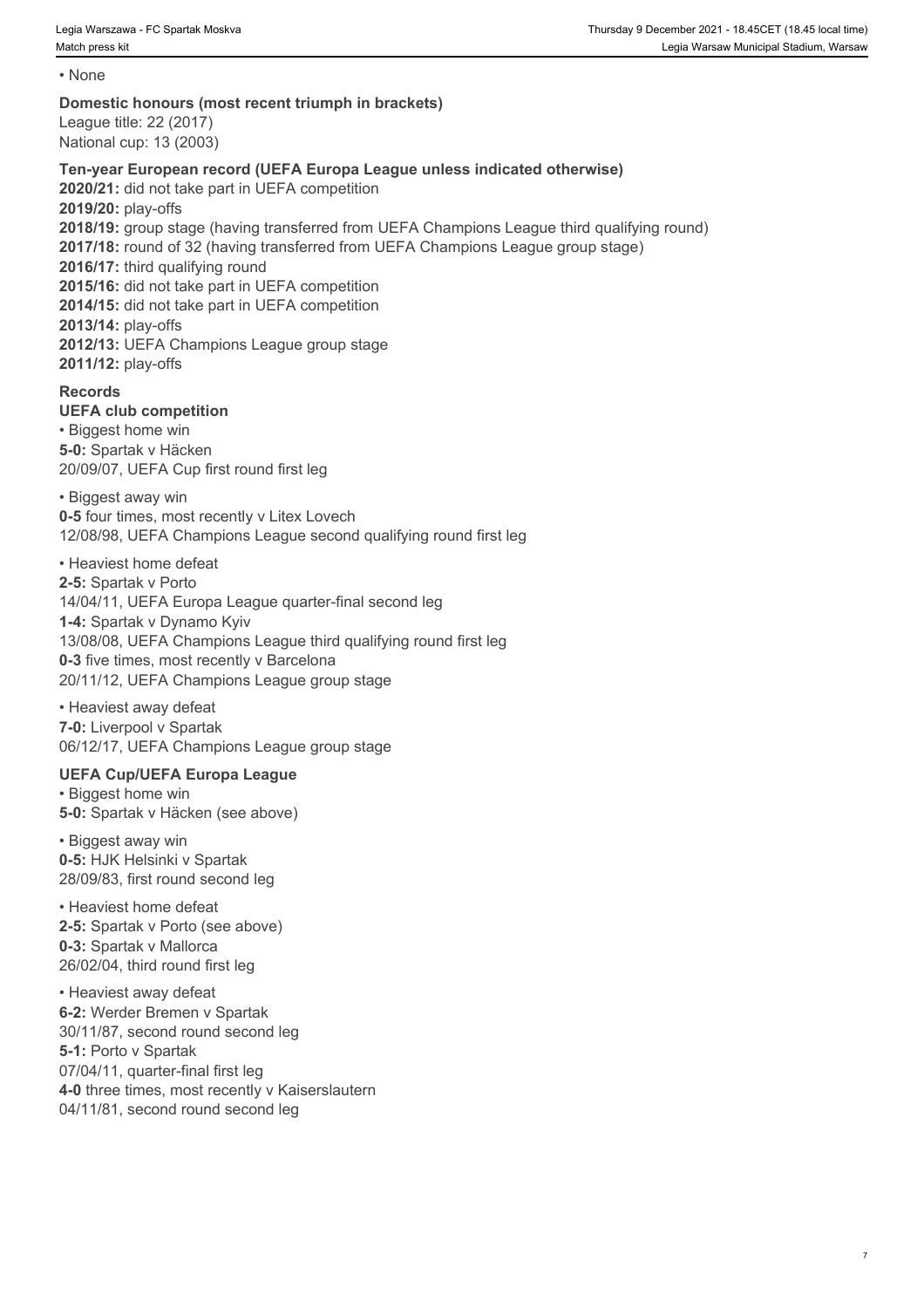# **Squad list**

# **Legia Warszawa**

|                         |      |                               |       |            |                 |                                         |                                                                                                                                         | <b>Current season</b>                                                                                                                                                                                                                                                                                                                                                                                                             |                                         |                          |                         | <b>All-time</b> |                          |                          |                                                 |                                                                                                                           |
|-------------------------|------|-------------------------------|-------|------------|-----------------|-----------------------------------------|-----------------------------------------------------------------------------------------------------------------------------------------|-----------------------------------------------------------------------------------------------------------------------------------------------------------------------------------------------------------------------------------------------------------------------------------------------------------------------------------------------------------------------------------------------------------------------------------|-----------------------------------------|--------------------------|-------------------------|-----------------|--------------------------|--------------------------|-------------------------------------------------|---------------------------------------------------------------------------------------------------------------------------|
|                         |      |                               |       |            |                 | <b>UCL</b>                              |                                                                                                                                         | <b>QUAL</b>                                                                                                                                                                                                                                                                                                                                                                                                                       |                                         | UEL                      |                         | League          |                          | <b>UEL</b>               |                                                 | <b>UEFA</b>                                                                                                               |
| No. Player              | Nat. | <b>DoB</b>                    | Age D |            |                 |                                         |                                                                                                                                         |                                                                                                                                                                                                                                                                                                                                                                                                                                   |                                         |                          |                         |                 |                          |                          | Pid Gis Pid Gis Pid Gis Pid Gis Pid Gis Pid Gis |                                                                                                                           |
| <b>Goalkeepers</b>      |      |                               |       |            |                 |                                         |                                                                                                                                         |                                                                                                                                                                                                                                                                                                                                                                                                                                   |                                         |                          |                         |                 |                          |                          |                                                 |                                                                                                                           |
| 1 Artur Boruc           |      | POL 20/02/1980 41             |       |            | 6               |                                         | $\overline{2}$                                                                                                                          | $\sim$                                                                                                                                                                                                                                                                                                                                                                                                                            | $\mathbf{1}$                            |                          | 6                       |                 |                          | $7 \vert -$              | 49 -                                            |                                                                                                                           |
| 31 Cezary Miszta        |      | POL 30/10/2001 20             |       | $\sim$     | $\sim$          |                                         |                                                                                                                                         | $-1$                                                                                                                                                                                                                                                                                                                                                                                                                              | 4                                       | $\sim$                   | $\sqrt{5}$              | $\sim$          | 4                        | $\sim$                   | 4                                               | $\sim$                                                                                                                    |
| 59 Kacper Tobiasz       |      | POL 04/11/2002 19 -           |       |            | $\sim$          | $\sim$                                  | $\overline{\phantom{a}}$                                                                                                                | $\overline{\phantom{a}}$                                                                                                                                                                                                                                                                                                                                                                                                          |                                         |                          |                         |                 | $\overline{\phantom{a}}$ | $\overline{\phantom{a}}$ |                                                 |                                                                                                                           |
| <b>Defenders</b>        |      |                               |       |            |                 |                                         |                                                                                                                                         |                                                                                                                                                                                                                                                                                                                                                                                                                                   |                                         |                          |                         |                 |                          |                          |                                                 |                                                                                                                           |
| 3 Mateusz Hołownia      |      | POL 06/05/1998 23             |       |            | 4               |                                         | $\overline{2}$                                                                                                                          | $\sim$                                                                                                                                                                                                                                                                                                                                                                                                                            |                                         |                          | 4                       |                 |                          |                          | 8                                               |                                                                                                                           |
| 4 Mateusz Wieteska      |      | POL 11/02/1997 24             |       |            | 6               | $\sim$                                  | 2                                                                                                                                       | $\sim$                                                                                                                                                                                                                                                                                                                                                                                                                            | 5                                       |                          | 14                      | $\overline{2}$  | 5                        |                          | 27                                              | $\overline{1}$                                                                                                            |
| 5 Yuri Ribeiro          |      | POR 24/01/1997 24             |       | $\sim$     | $\sim$          | $\overline{\phantom{a}}$                | $\sim$                                                                                                                                  | $\sim$                                                                                                                                                                                                                                                                                                                                                                                                                            | $\overline{2}$                          | $\sim$                   | 7                       |                 |                          |                          | 4                                               |                                                                                                                           |
| 6 Mattias Johansson     |      | SWE 16/02/1992 29             |       |            | $\overline{2}$  |                                         | $\sim$                                                                                                                                  | $\sim$                                                                                                                                                                                                                                                                                                                                                                                                                            | $\overline{5}$                          |                          | 5                       | -1              | 27                       | $\sim$                   | 53 <sup>1</sup>                                 | -2                                                                                                                        |
| 17 Maik Nawrocki        |      | POL 07/02/2001 20             |       | $\sim$     | 2               | $\overline{\phantom{a}}$                | $\overline{2}$                                                                                                                          | $\sim$                                                                                                                                                                                                                                                                                                                                                                                                                            | $\mathbf{3}$                            | $\sim$                   | 10                      | $\overline{1}$  | 3                        | $\overline{\phantom{a}}$ | 7 <sup>1</sup>                                  | $\sim$                                                                                                                    |
| 23 Joel Abu Hanna       |      | ISR 22/01/1998 23             |       | $\sim$     | $\sim$          |                                         | $\sim$                                                                                                                                  | $\sim$                                                                                                                                                                                                                                                                                                                                                                                                                            | $\mathbf{1}$                            |                          | $\overline{4}$          |                 | 6                        | $\overline{\phantom{a}}$ | $12 -$                                          |                                                                                                                           |
| 25 Filip Mladenović     |      | SRB 15/08/1991 30             |       |            | 6               |                                         | 2                                                                                                                                       | $\sim$                                                                                                                                                                                                                                                                                                                                                                                                                            | $5\overline{)}$                         | $\overline{1}$           | 12                      | $\sim$          | 5                        | $\overline{1}$           | 49 4                                            |                                                                                                                           |
| 29 Lindsay Rose         |      | MRI 08/02/1992 29             |       | $\sim$     | $\sim$          | $\sim$                                  | 1                                                                                                                                       |                                                                                                                                                                                                                                                                                                                                                                                                                                   | $\mathcal{A}=\mathcal{A}=\mathcal{A}$ . | $\sim$                   | $\overline{\mathbf{5}}$ | $\sim$          | $\sim$                   | $\sim$                   |                                                 | $1 -$                                                                                                                     |
| 55 Artur Jędrzejczyk    |      | POL 04/11/1987 34 S           |       |            | 6               | $\sim$                                  | $\overline{1}$                                                                                                                          | $\sim$                                                                                                                                                                                                                                                                                                                                                                                                                            | 5                                       | $\sim$                   | $12 -$                  |                 |                          |                          | $26 - 70$ 1                                     |                                                                                                                           |
| <b>Midfielders</b>      |      |                               |       |            |                 |                                         |                                                                                                                                         |                                                                                                                                                                                                                                                                                                                                                                                                                                   |                                         |                          |                         |                 |                          |                          |                                                 |                                                                                                                           |
| 7 Lirim M Kastrati      |      | KOS 16/01/1999 22             |       | $\sim$ $-$ |                 | $\mathcal{A}=\mathcal{A}=\mathcal{A}$ . | $\gamma = -1$                                                                                                                           | $\sim$                                                                                                                                                                                                                                                                                                                                                                                                                            | 4                                       |                          | 7                       |                 |                          | $12 \mid 2$              | $20 \mid 3$                                     |                                                                                                                           |
| 8 André Martins         |      | POR 21/01/1990 31             |       | $\sim$     | 6               | $\sim$                                  | 2                                                                                                                                       | $\sim$                                                                                                                                                                                                                                                                                                                                                                                                                            | 4                                       | $\sim$                   | 9                       |                 | 26                       | $\sim$                   | 49 -                                            |                                                                                                                           |
| 14 Ihor Kharatin        |      | UKR 02/02/1995 26             |       | $\sim$     | $\sim$          | $\sim$                                  | $\sim$                                                                                                                                  | $\sim$                                                                                                                                                                                                                                                                                                                                                                                                                            | 3                                       | $\sim$                   | 8                       | -1              | 19                       | $\overline{1}$           | 48                                              | - 5                                                                                                                       |
| 16 Jurgen Celhaka       |      | ALB 06/12/2000 21             |       | $\sim$     | $\sim$          | $\sim$                                  | $\label{eq:1} \mathcal{L}(\mathcal{L}^{\mathcal{L}}) = \mathcal{L}(\mathcal{L}^{\mathcal{L}}) = \mathcal{L}(\mathcal{L}^{\mathcal{L}})$ |                                                                                                                                                                                                                                                                                                                                                                                                                                   | $\vert 1 \vert$                         | $\overline{\phantom{a}}$ | $\blacktriangleleft$    | $\sim$          | 1                        | $\sim$                   | 4                                               | $\sim$                                                                                                                    |
| 22 Kacper Skibicki      |      | POL 11/10/2001 20             |       | $\sim$     | $\overline{1}$  | $\sim$                                  | 1                                                                                                                                       |                                                                                                                                                                                                                                                                                                                                                                                                                                   | $-1$                                    |                          | $-13 -$                 |                 |                          | $1$ -                    | 3                                               | $\sim$                                                                                                                    |
| 27 Josué                |      | POR 17/09/1990 31             |       | $\sim$     | 3               | $\sim$                                  | $\overline{2}$                                                                                                                          | $\sim$                                                                                                                                                                                                                                                                                                                                                                                                                            | 4                                       | $\sim$                   | 12                      | $\sim$ $-$      | 21                       | $\overline{2}$           | $36 \mid 6$                                     |                                                                                                                           |
| 30 Kacper Kostorz       |      | POL 21/08/1999 22             |       | $\sim$     | $\sim$          | $\sim$                                  |                                                                                                                                         | $\label{eq:2.1} \begin{array}{cccccccccc} \mathbf{a} & \mathbf{b} & \mathbf{c} & \mathbf{c} & \mathbf{c} & \mathbf{c} & \mathbf{c} & \mathbf{c} & \mathbf{c} & \mathbf{c} & \mathbf{c} & \mathbf{c} & \mathbf{c} & \mathbf{c} & \mathbf{c} & \mathbf{c} & \mathbf{c} & \mathbf{c} & \mathbf{c} & \mathbf{c} & \mathbf{c} & \mathbf{c} & \mathbf{c} & \mathbf{c} & \mathbf{c} & \mathbf{c} & \mathbf{c} & \mathbf{c} & \mathbf{c}$ |                                         | $\overline{\phantom{a}}$ | $\mathbf{3}$            | $\sim$ $ \sim$  | $\sim$                   | $\sim$                   |                                                 | $\mathcal{L} = \{ \mathcal{L} \mid \mathcal{L} = \mathcal{L} \}$                                                          |
| 77 Kacper Skwierczyński |      | POL 11/01/2003 18             |       | $\sim$     | $\sim$          | $\overline{\phantom{a}}$                | $\sim$                                                                                                                                  | $\sim$                                                                                                                                                                                                                                                                                                                                                                                                                            | $\sim$                                  | $\sim$                   |                         | $\sim$          | $\sim$                   | $\sim$                   |                                                 |                                                                                                                           |
| 92 Bartłomiej Ciepiela  |      | POL 24/05/2001                | 20    | $\sim$     | $\sim$          |                                         | $\overline{\phantom{a}}$                                                                                                                | $\sim$                                                                                                                                                                                                                                                                                                                                                                                                                            |                                         |                          | $\overline{\mathbf{2}}$ |                 |                          |                          |                                                 | $-1 - -$                                                                                                                  |
| 99 Bartosz Slisz        |      | POL 29/03/1999 22             |       | $\sim$     | 6               | $\sim$                                  | $\overline{1}$                                                                                                                          | $\sim$                                                                                                                                                                                                                                                                                                                                                                                                                            | $5\overline{)}$                         | $\sim$                   | 14                      | $\sim$          | $5\overline{)}$          | $\sim$                   | 16                                              | $\sim$                                                                                                                    |
| <b>Forwards</b>         |      |                               |       |            |                 |                                         |                                                                                                                                         |                                                                                                                                                                                                                                                                                                                                                                                                                                   |                                         |                          |                         |                 |                          |                          |                                                 |                                                                                                                           |
| 9 Tomáš Pekhart         |      | CZE 26/05/1989 32             |       | $\sim$     | $5\overline{)}$ | -1                                      | -1                                                                                                                                      | $\sim$                                                                                                                                                                                                                                                                                                                                                                                                                            | 3                                       |                          | 13                      | $\overline{2}$  | 10                       |                          |                                                 | $26 \quad 2$                                                                                                              |
| 11 Mahir Emreli         |      | AZE 01/07/1997 24 -           |       |            | 6               | 2                                       | 2                                                                                                                                       | 3                                                                                                                                                                                                                                                                                                                                                                                                                                 | 5                                       | 2                        |                         |                 | 21                       | $\overline{2}$           |                                                 | 63 12                                                                                                                     |
| 20 Ernest Muci          |      | ALB 19/03/2001 20 -           |       |            | 3               |                                         | $\overline{1}$                                                                                                                          | $\overline{\phantom{a}}$                                                                                                                                                                                                                                                                                                                                                                                                          | 4                                       |                          | 13                      | 4               | 4                        | $\overline{\phantom{a}}$ | $11 \quad 1$                                    |                                                                                                                           |
| 21 Rafael Lopes         |      | POR 28/07/1991 30             |       | $\sim$ $-$ | 6               | $\overline{2}$                          | 2                                                                                                                                       | $\sim$                                                                                                                                                                                                                                                                                                                                                                                                                            | $\overline{4}$                          |                          | $-12$ 1                 |                 | 4                        | $\sim$ 100 $\pm$         | $15 \mid 3$                                     |                                                                                                                           |
| 28 Szymon Włodarczyk    |      | POL 05/01/2003 18             |       | $\sim$ $-$ | $\sim$          |                                         | $\sim$                                                                                                                                  | $\sim$                                                                                                                                                                                                                                                                                                                                                                                                                            |                                         |                          | $\overline{2}$          | $\sim$          |                          |                          |                                                 |                                                                                                                           |
| 82 Luquinhas            |      | BRA 28/09/1996 25             |       | $\sim$ $-$ | 6               | $\overline{2}$                          | $\overline{2}$                                                                                                                          | $\sim$                                                                                                                                                                                                                                                                                                                                                                                                                            | 4                                       | $\sim$                   | 14                      | $\sim$ $-$      | 4                        | $\sim$                   | $21 \quad 2$                                    |                                                                                                                           |
| 97 Wiktor Kamiński      |      | POL 23/02/2004 17 -           |       |            | $\sim$          | $\sim$                                  | $\sim$                                                                                                                                  | $\sim$                                                                                                                                                                                                                                                                                                                                                                                                                            | $\sim$                                  |                          |                         |                 |                          |                          |                                                 | $\frac{1}{2} \left( \frac{1}{2} \right) \left( \frac{1}{2} \right) \left( \frac{1}{2} \right) \left( \frac{1}{2} \right)$ |
| <b>Coach</b>            |      |                               |       |            |                 |                                         |                                                                                                                                         |                                                                                                                                                                                                                                                                                                                                                                                                                                   |                                         |                          |                         |                 |                          |                          |                                                 |                                                                                                                           |
| Marek Gołębiewski       |      | POL 18/05/1980 41 - - - - - - |       |            |                 |                                         |                                                                                                                                         |                                                                                                                                                                                                                                                                                                                                                                                                                                   |                                         |                          | $2 - - - -$             |                 |                          | $2$ -                    |                                                 | $2$ -                                                                                                                     |
|                         |      |                               |       |            |                 |                                         |                                                                                                                                         |                                                                                                                                                                                                                                                                                                                                                                                                                                   |                                         |                          |                         |                 |                          |                          |                                                 |                                                                                                                           |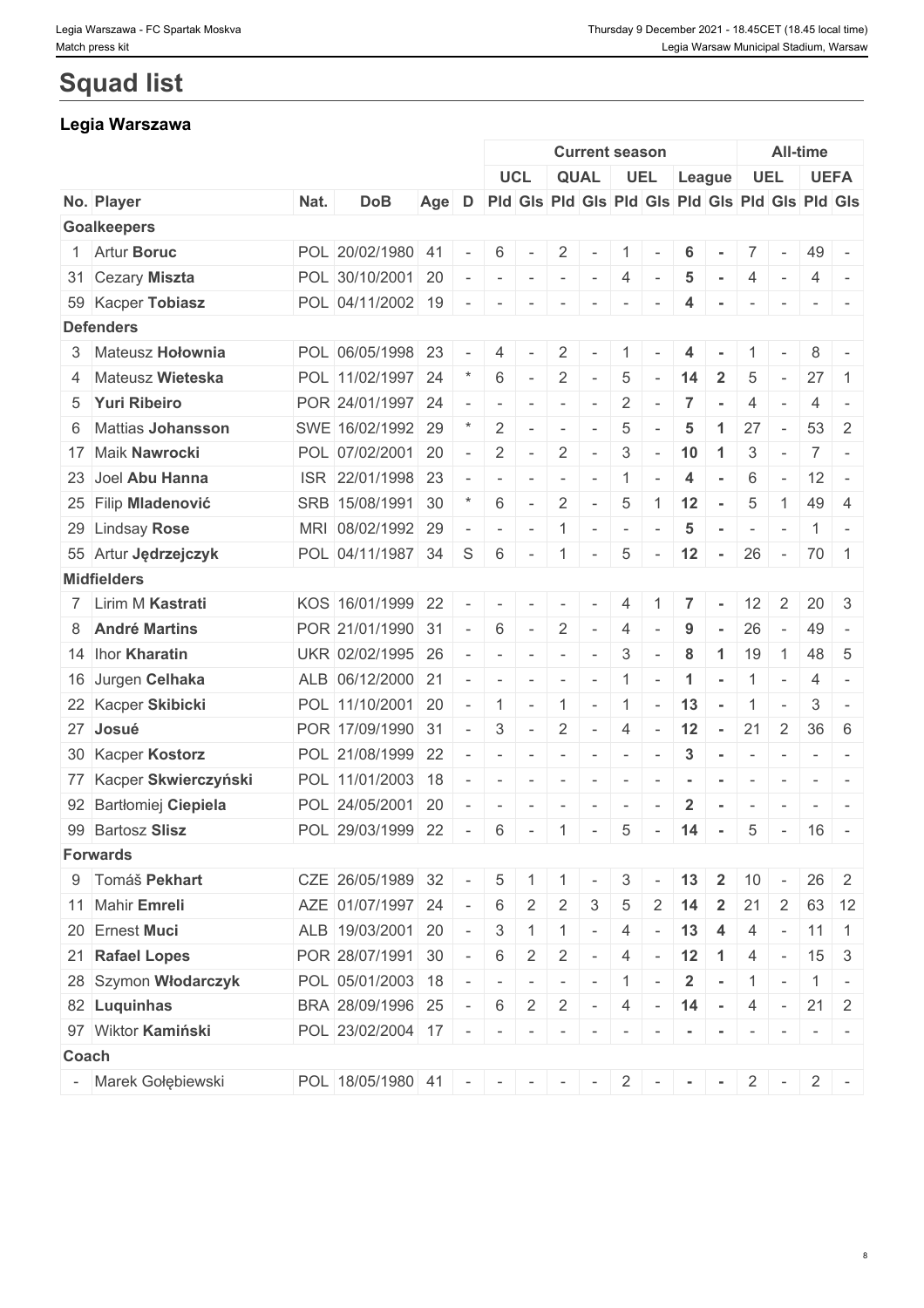# **FC Spartak Moskva**

|       |                         |      |                           |     |                          | <b>Current season</b>    |                          |                 |                          |                           |                      |                          | <b>All-time</b>          |                 |                                                                                                                           |  |  |
|-------|-------------------------|------|---------------------------|-----|--------------------------|--------------------------|--------------------------|-----------------|--------------------------|---------------------------|----------------------|--------------------------|--------------------------|-----------------|---------------------------------------------------------------------------------------------------------------------------|--|--|
|       |                         |      |                           |     |                          |                          | <b>UCL</b>               |                 |                          | UEL League                |                      |                          | <b>UEL</b>               |                 | <b>UEFA</b>                                                                                                               |  |  |
|       | No. Player              | Nat. | <b>DoB</b>                | Age | D                        |                          |                          |                 |                          |                           |                      |                          |                          |                 | Pid Gis Pid Gis Pid Gis Pid Gis Pid Gis                                                                                   |  |  |
|       | <b>Goalkeepers</b>      |      |                           |     |                          |                          |                          |                 |                          |                           |                      |                          |                          |                 |                                                                                                                           |  |  |
|       | 27 Timur Akmurzin       |      | RUS 07/12/1997 24         |     |                          | $\sim$                   | $\overline{\phantom{a}}$ |                 |                          |                           |                      |                          |                          |                 |                                                                                                                           |  |  |
|       | 32 Artem Rebrov         |      | RUS 04/03/1984 37         |     |                          | $\overline{\phantom{a}}$ | $\overline{\phantom{a}}$ | $\sim$          | $\sim$                   | $\sim$                    |                      | $\overline{2}$           | $\overline{\phantom{a}}$ | 8               | $\sim$                                                                                                                    |  |  |
|       | 57 Aleksandr Selikhov   |      | RUS 07/04/1994 27         |     |                          | $\sim$                   | $\sim$                   | 2               |                          | 5                         |                      | 3                        | $\sim$                   | 8               | $\overline{\phantom{a}}$                                                                                                  |  |  |
|       | 91 Daniil Markov        |      | RUS 01/01/2001 20         |     |                          | $\overline{\phantom{a}}$ | $\sim$                   | $\sim$          | $\overline{\phantom{a}}$ | $\blacksquare$            | $\sim$               | $\overline{\phantom{a}}$ | $\sim$                   |                 | $\frac{1}{2} \left( \frac{1}{2} \right) \left( \frac{1}{2} \right) = \frac{1}{2}$                                         |  |  |
|       | 98 Aleksandr Maksimenko |      | RUS 19/03/1998 23         |     | $\sim$                   | $\overline{2}$           | $\sim$                   | 3               | $\sim$                   | 12                        | $\sim$               | 8                        | $\sim$                   |                 | $16 -$                                                                                                                    |  |  |
|       | <b>Defenders</b>        |      |                           |     |                          |                          |                          |                 |                          |                           |                      |                          |                          |                 |                                                                                                                           |  |  |
|       | 2 Samuel Gigot          |      | FRA 12/10/1993 28         |     |                          | 2                        |                          | 5               |                          | 15                        | $\blacktriangleleft$ | 9                        | $\sim$                   |                 | $19 -$                                                                                                                    |  |  |
|       | 3 Maximiliano Caufriez  |      | BEL 16/02/1997 24         |     |                          | $\sim$                   | $\sim$                   | 3               |                          | 9                         | $\sim$               | $\mathbf{3}$             | $\sim$                   | 3               | $\sim$ $-$                                                                                                                |  |  |
|       | 4 Jorrit Hendrix        |      | NED 06/02/1995 26         |     |                          | $\overline{1}$           | $\sim$                   | $\overline{1}$  |                          | 8                         | $\sim$               | 21                       | $\sim$                   |                 | $49 -$                                                                                                                    |  |  |
|       | 6 Ayrton                |      | BRA 19/06/1997 24         |     | $\sim$                   | $\overline{2}$           | $\sim$                   | $\sqrt{5}$      | $\overline{\phantom{a}}$ | 17                        | $\blacktriangleleft$ | 5                        | $\sim$                   |                 | $11 -$                                                                                                                    |  |  |
|       | 14 Georgi Dzhikiya      |      | RUS 21/11/1993 28         |     | $\sim$                   | 2                        | $\sim$                   | 5               | $\sim$                   | 16                        | $\vert$ 1            | 10                       | $\sim 10^{-10}$          |                 | $22 -$                                                                                                                    |  |  |
|       | 29 Ilya Kutepov         |      | RUS 29/07/1993 28         |     |                          | $\sim$                   | $\sim$                   | $\overline{1}$  | $\sim$                   | $\mathbf{3}$              | $\sim$               | 6                        | $\sim$                   |                 | $11 -$                                                                                                                    |  |  |
|       | 38 Andrei Eschenko      |      | RUS 09/02/1984 37         |     |                          | $ \,$                    | $\sim$                   | $\sim$          | $\sim$                   | $\overline{\phantom{a}}$  | $\sim$               | 14                       | $\sim$ $-$               |                 | $28 -$                                                                                                                    |  |  |
|       | 39 Pavel Maslov         |      | RUS 14/04/2000 21         |     | $\sim$                   | $\sim$                   | $\sim$                   | $\sim$ $ \sim$  | $\sim$                   | $\sim$                    | $\sim$               | $\sim$                   | $\sim$                   |                 | $\sim$ 100 $\sim$ 100 $\sim$                                                                                              |  |  |
|       | 56 Ilya Gaponov         |      | RUS 25/10/1997 24         |     |                          | $\overline{\phantom{a}}$ | $\sim$                   | $\sim$          | $\overline{\phantom{a}}$ |                           | $\sim$               | $\sim$                   | $\sim$                   |                 | $\frac{1}{2} \left( \frac{1}{2} \right) \left( \frac{1}{2} \right) \left( \frac{1}{2} \right) \left( \frac{1}{2} \right)$ |  |  |
|       | 68 Ruslan Litvinov      |      | RUS 18/08/2001 20         |     | S                        | $\sim$                   | $\sim$                   | 4               |                          | 9                         | -1                   | 4                        |                          | 4               | $\sim$                                                                                                                    |  |  |
|       | 92 Nikolai Rasskazov    |      | RUS 04/01/1998 23         |     | $\sim$                   | $\overline{2}$           | $\sim$                   | 3               | $\sim$                   | 13                        | $\sim$               | 8                        | $\sim$ $ \sim$           |                 | $12 -$                                                                                                                    |  |  |
|       | <b>Midfielders</b>      |      |                           |     |                          |                          |                          |                 |                          |                           |                      |                          |                          |                 |                                                                                                                           |  |  |
|       | 8 Victor Moses          |      | NGA 12/12/1990 30         |     |                          | $\overline{1}$           | $\overline{\phantom{a}}$ | 5               |                          | 14                        | $\blacktriangleleft$ | 20                       | 5                        | 29              | - 6                                                                                                                       |  |  |
|       | 10 Zelimkhan Bakaev     |      | RUS 01/07/1996 25         |     | $\sim$                   | 2                        | $\sim$                   | $\overline{4}$  |                          | 15                        | $\sim$               | 4                        | $\sim$                   | 10 <sup>1</sup> | $\mathbf{3}$                                                                                                              |  |  |
|       | 17 Aleksandr Lomovitski |      | RUS 27/01/1998 23         |     |                          | $\overline{1}$           | $\sim$                   | 5               |                          | 13                        | $\sim$               | 9                        | $\sim$ $-$               |                 | $11 -$                                                                                                                    |  |  |
|       | 18 Nail Umyarov         |      | RUS 27/06/2000 21         |     |                          | 2                        | $\sim$                   | $\overline{4}$  | $\sim$                   | 11                        | $\overline{1}$       | $\overline{4}$           | $\overline{\phantom{a}}$ | 8               | $\sim$                                                                                                                    |  |  |
|       | 21 Georgi Melkadze      |      | RUS 04/04/1997 24         |     |                          |                          |                          |                 |                          | $\overline{2}$            |                      | $\overline{\phantom{a}}$ |                          | 2               | $\overline{\phantom{a}}$                                                                                                  |  |  |
|       | 22 Mikhail Ignatov      |      | RUS 04/05/2000 21         |     | $\overline{\phantom{a}}$ | $\overline{2}$           | $\sim$                   | $\overline{4}$  |                          | $1 \quad 14$              | $\sim$ $-$           | $\overline{7}$           | $\vert$ 1                | 9               | $\overline{1}$                                                                                                            |  |  |
|       | 24 Quincy Promes        |      | NED 04/01/1992 29         |     |                          |                          | $\mathbf{r}$             | $5\overline{)}$ |                          | $2 \mid 12 \mid 4$        |                      | 18                       | 3 <sup>5</sup>           |                 | $38$ 10                                                                                                                   |  |  |
|       | 47 Roman Zobnin         |      | RUS 11/02/1994 27         |     |                          | $2$ -                    |                          |                 |                          | $3 - 12$ 2                |                      | 10                       | $\sim$ $-$               |                 | $22 -$                                                                                                                    |  |  |
|       |                         |      | RUS 25/04/2002 19         |     | $\sim 10$                |                          |                          |                 |                          |                           |                      |                          |                          |                 |                                                                                                                           |  |  |
|       | 71 Stepan Melnikov      |      |                           |     |                          |                          |                          |                 |                          | $-1$ $ -$                 |                      |                          |                          |                 | $ -$                                                                                                                      |  |  |
|       | 97 Daniil Denisov       |      | RUS 21/10/2002 19         |     |                          |                          | $-1 - 1 - 1 - 1$         |                 | $\sim$                   | $\overline{2}$            |                      |                          |                          |                 | $  -   -   -   -   -   -$                                                                                                 |  |  |
|       | <b>Forwards</b>         |      |                           |     |                          |                          |                          |                 |                          |                           |                      |                          |                          |                 |                                                                                                                           |  |  |
|       | 7 Aleksandr Sobolev     |      | RUS 07/03/1997 24         |     | S.                       | $\overline{2}$           |                          | 5               | 4                        | 16                        | -4                   | 5                        |                          |                 | 4                                                                                                                         |  |  |
|       | 9 Ezequiel Ponce        |      | ARG 29/03/1997 24         |     |                          |                          | $2$ -                    | $2 \mid$        |                          | $\overline{7}$            | $\overline{4}$       |                          |                          |                 | $2 - 17$ 2                                                                                                                |  |  |
|       | 11 Jordan Larsson       |      | SWE 20/06/1997 24         |     | $\sim$                   |                          | $2$ -                    |                 |                          | $3 \mid 1 \mid 14 \mid -$ |                      |                          |                          |                 | $3 \mid 1 \mid 7 \mid 2$                                                                                                  |  |  |
|       | 73 Vladislav Shitov     |      | RUS 07/05/2003 18         |     |                          | $   -$                   |                          | $\sim$          | $\sim$                   | $\sim$                    | $\sim$               | $\sim$                   | $\mathbf{r}$             |                 | $\sim$ $\sim$                                                                                                             |  |  |
| Coach |                         |      |                           |     |                          |                          |                          |                 |                          |                           |                      |                          |                          |                 |                                                                                                                           |  |  |
|       | - Rui Vitória           |      | POR $16/04/1970$ 51 - 2 - |     |                          |                          |                          |                 |                          | $5$ - - - - 11 - 46 -     |                      |                          |                          |                 |                                                                                                                           |  |  |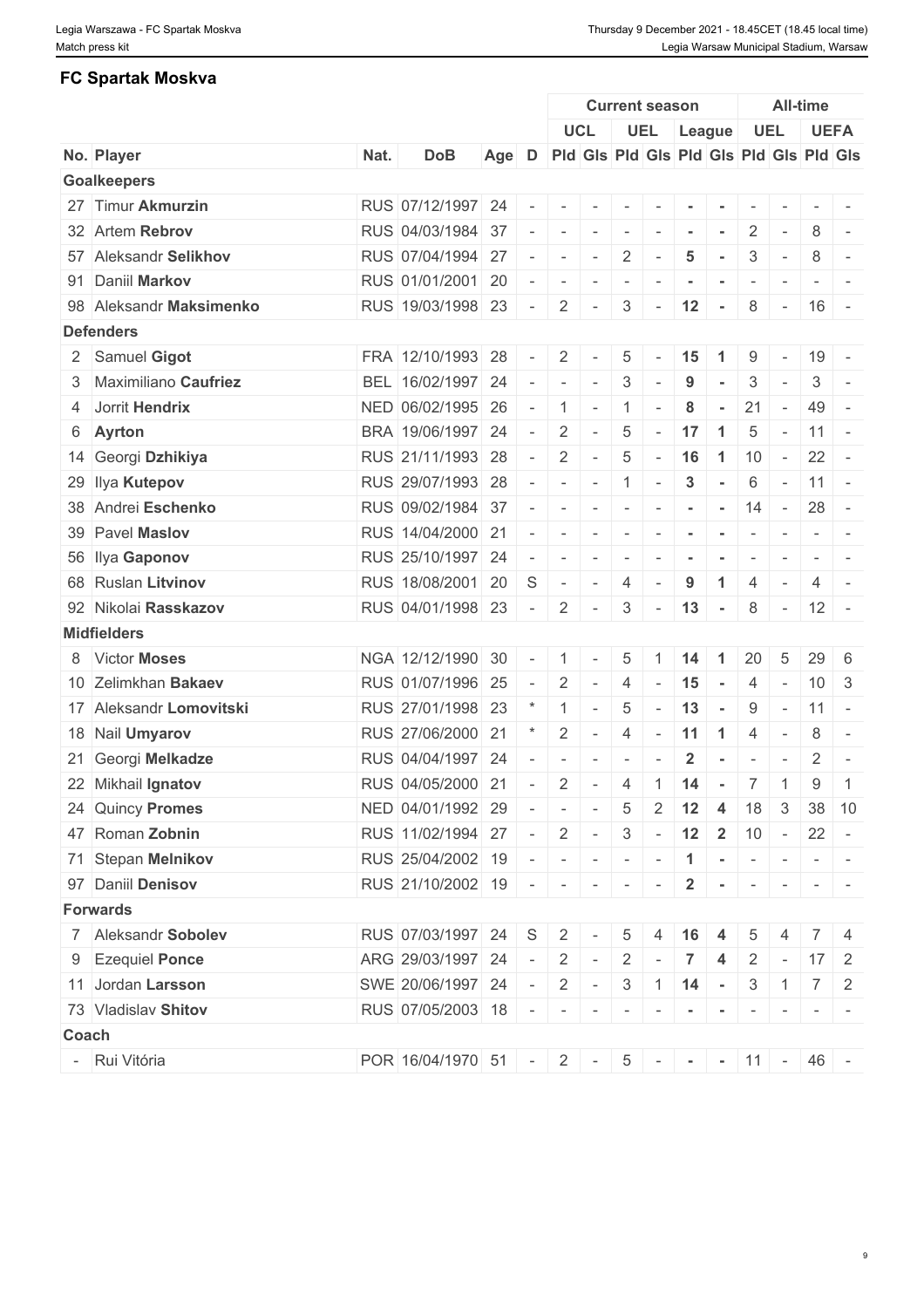# **Fixtures and results**

# **Legia Warszawa**

| Date              | <b>Competition Opponent</b> |                           | Result |         | <b>Goalscorers</b>                         |
|-------------------|-----------------------------|---------------------------|--------|---------|--------------------------------------------|
| 07/07/2021 UCL    |                             | FK Bodø/Glimt (A)         | W      |         | 3-2 Luquinhas 2, Emreli 41, 61             |
| 14/07/2021 UCL    |                             | FK Bodø/Glimt (H)         | W      |         | 2-0 Luquinhas 40, Pekhart 90+5             |
| 21/07/2021 UCL    |                             | FC Flora Tallinn (H)      | W      |         | 2-1 Kapustka 3, Rafael Lopes 90+1          |
| 24/07/2021 League |                             | Wisła Płock (H)           | W      |         | 1-0 Muci 28                                |
| 27/07/2021 UCL    |                             | FC Flora Tallinn (A)      | W      |         | 1-0 Rafael Lopes 67                        |
| 31/07/2021 League |                             | Radomiak Radom (A)        | L      |         | 1-3 Nawrocki 82                            |
| 04/08/2021 UCL    |                             | GNK Dinamo Zagreb (A)     | D      |         | 1-1 Muci 82                                |
| 10/08/2021 UCL    |                             | GNK Dinamo Zagreb (H)     | L.     | $0 - 1$ |                                            |
| 14/08/2021 League |                             | Warta Poznan (A)          | W      |         | 2-0 Rafael Lopes 39, Pekhart 49            |
| 19/08/2021 UEL    |                             | SK Slavia Praha (A)       | D      |         | 2-2 Emreli 20, Juranović 37                |
| 26/08/2021 UEL    |                             | SK Slavia Praha (H)       | W      |         | 2-1 Emreli 59, 70                          |
| 29/08/2021 League |                             | Wisła Kraków (A)          | L.     | $0 - 1$ |                                            |
| 11/09/2021 League |                             | WKS Śląsk Wrocław (A)     | L      | $0 - 1$ |                                            |
| 15/09/2021 UEL    |                             | FC Spartak Moskva (A)     | W      |         | 1-0 L.M. Kastrati 90+1                     |
| 19/09/2021        | League                      | GKS Górnik Łęczna (H)     | W      |         | 3-1 Baranowski 11 (og), Muci 27, Emreli 79 |
| 22/09/2021 Cup    |                             | Wigry Suwalki (A)         | W      |         | 3-1 Kostorz 42, Kastrati 65, Emreli 80     |
| 25/09/2021 League |                             | Raków Czestochowa (H)     | L.     |         | 2-3 Emreli 33, Kharatin 70                 |
| 30/09/2021 UEL    |                             | Leicester City FC (H)     | W      |         | 1-0 Emreli 31                              |
| 03/10/2021 League |                             | KS Lechia Gdańsk (A)      | L.     |         | 1-3 Pekhart 88 (P)                         |
| 17/10/2021 League |                             | KKS Lech Poznań (H)       | L      | $0 - 1$ |                                            |
| 21/10/2021 UEL    |                             | SSC Napoli (A)            | L      | $0 - 3$ |                                            |
| 24/10/2021 League |                             | Piast Gliwice (A)         | L      |         | 1-4 Muci 21                                |
| 28/10/2021 Cup    |                             | Swit Skolwi (A)           | W      |         | 1-0 Rose 35                                |
| 31/10/2021 League |                             | MKS Pogoń Szczecin (H)    | L.     | $0 - 2$ |                                            |
| 04/11/2021 UEL    |                             | SSC Napoli (H)            | L.     |         | 1-4 Emreli 10                              |
| 21/11/2021 League |                             | Górnik Zabrze (A)         |        |         | 2-3 Wieteska 52, Muci 53                   |
| 25/11/2021 UEL    |                             | Leicester City FC (A)     |        |         | 1-3 Mladenović 26                          |
| 28/11/2021 League |                             | Jagiellonia Białystok (H) | W      |         | 1-0 Johansson 45+2                         |
| 01/12/2021 Cup    |                             | Motor Lublin (A)          | W      |         | 2-1 Luquinhas 55, Włodarczyk 72            |
| 05/12/2021 League |                             | MKS Cracovia Kraków (A)   | L.     | $0 - 1$ |                                            |
| 09/12/2021 UEL    |                             | FC Spartak Moskva (H)     |        |         |                                            |
| 12/12/2021 League |                             | Wisła Płock (A)           |        |         |                                            |
| 15/12/2021 League |                             | Zagłębie Lubin (H)        |        |         |                                            |
| 19/12/2021 League |                             | Radomiak Radom (H)        |        |         |                                            |
| 05/02/2022 League |                             | Zagłębie Lubin (A)        |        |         |                                            |
| 12/02/2022 League |                             | Warta Poznan (H)          |        |         |                                            |
| 19/02/2022 League |                             | KS Nieciecza (A)          |        |         |                                            |
| 26/02/2022 League |                             | Wisła Kraków (H)          |        |         |                                            |
| 05/03/2022 League |                             | WKS Śląsk Wrocław (H)     |        |         |                                            |
| 12/03/2022 League |                             | GKS Górnik Łęczna (A)     |        |         |                                            |
| 19/03/2022 League |                             | Raków Czestochowa (A)     |        |         |                                            |
| 02/04/2022 League |                             | KS Lechia Gdańsk (H)      |        |         |                                            |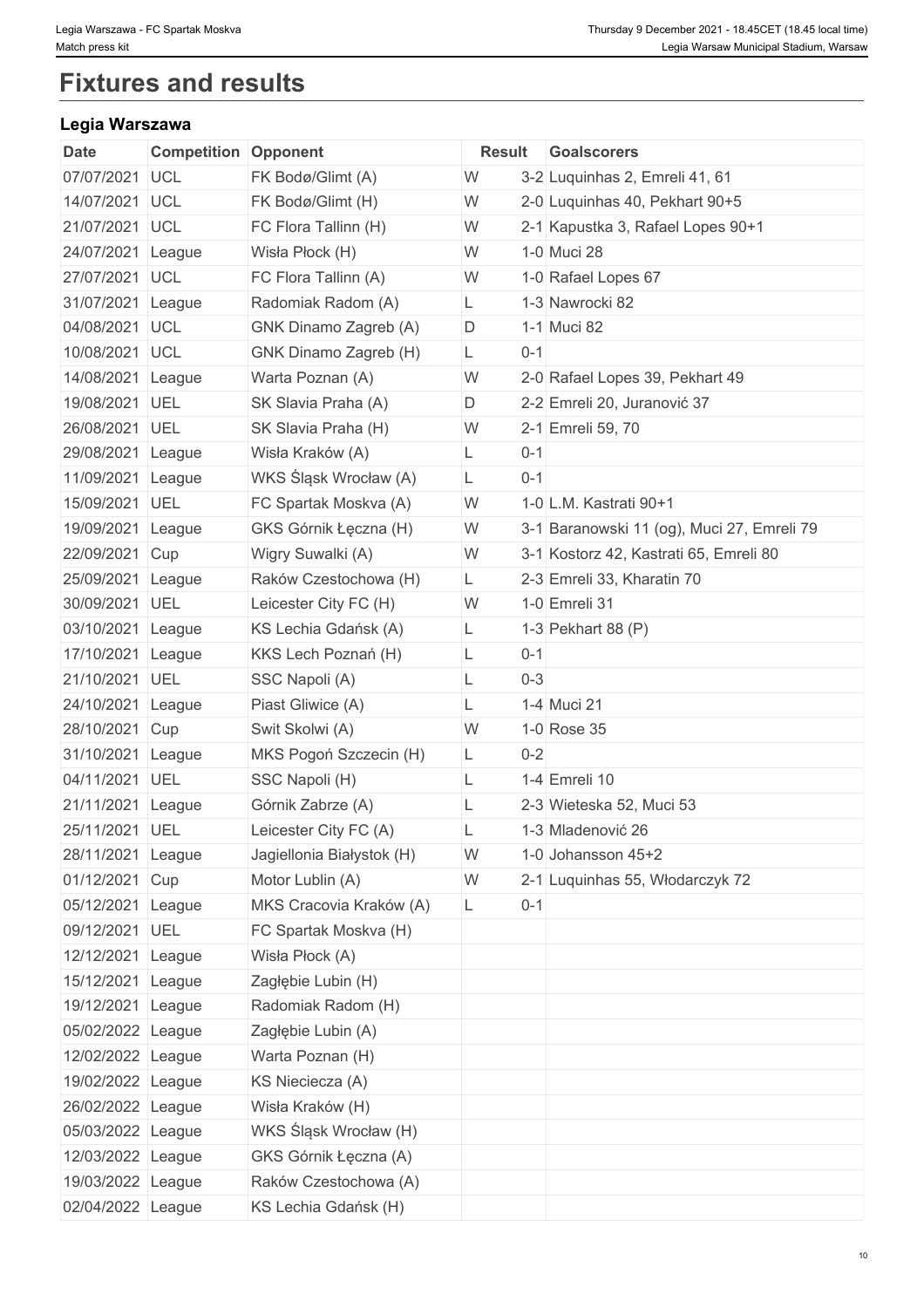# **Legia Warszawa**

| 09/04/2022 League | KKS Lech Poznań (A)       |  |
|-------------------|---------------------------|--|
| 16/04/2022 League | Piast Gliwice (H)         |  |
| 23/04/2022 League | MKS Pogoń Szczecin (A)    |  |
| 07/05/2022 League | Górnik Zabrze (H)         |  |
| 14/05/2022 League | Jagiellonia Białystok (A) |  |
| 21/05/2022 League | MKS Cracovia Kraków (H)   |  |

| Pos. Clubs               | P W                           |                 | D               |                |    | L GF GA Pts          |       |
|--------------------------|-------------------------------|-----------------|-----------------|----------------|----|----------------------|-------|
| 1 KKS Lech Poznań        |                               | $17$ 11         | 5               |                |    | 34 10 38             |       |
| 2 MKS Pogoń Szczecin     |                               | $17 \mid 10$    | $5\phantom{.0}$ |                |    | 2 32 13 35           |       |
| 3 KS Lechia Gdańsk       | $17 \mid 9$                   |                 | 6               |                |    | 2 32 20 33           |       |
| 4 Raków Czestochowa      | 16                            | 8               | 5               | $\mathcal{S}$  | 29 | 20 29                |       |
| 5 Radomiak Radom         | 16                            | $\overline{7}$  |                 | $\overline{2}$ | 21 |                      | 13 28 |
| 6 WKS Śląsk Wrocław      | $17 \mid 6$                   |                 | 6               | 5              | 29 |                      | 26 24 |
| 7 Górnik Zabrze          | 16                            | $\overline{7}$  | $\mathbf{3}$    | 6              |    | 22 21 24             |       |
| 9 Wisła Płock            | $17 \overline{\phantom{0}}$ 7 |                 | $\overline{2}$  | 8              |    | 27 26 23             |       |
| 10 MKS Cracovia Kraków   | 17                            | 6               | 5               | 6              |    | 23 24 23             |       |
| 11 Piast Gliwice         | 16                            | 6               | 3               | 7 <sup>1</sup> |    | 23 22 21             |       |
| 12 Jagiellonia Białystok | $17 \quad 5$                  |                 | 6               | 6              |    | 22 25 21             |       |
| 13 Wisła Kraków          | $17 \mid 5$                   |                 | 3               | 9              |    | 17 28 18             |       |
| 14 Zagłębie Lubin        | 16                            | $5\overline{)}$ | 2               | 9              | 17 | 29 17                |       |
| 15 KS Nieciecza          | 16                            | $2^{\circ}$     | 6               | 8              | 20 | 28 12                |       |
| 16 Legia Warszawa        | 15                            | $\overline{4}$  | $\mathbf 0$     |                |    | $11$ 15 26 12        |       |
| 17 Warta Poznan          | 17                            | 2 <sup>1</sup>  | 6               | 9              | 11 | $22$ 12              |       |
| 18 GKS Górnik Łęczna     | 17                            | $\overline{2}$  | 6               | 9              |    | $15 \mid 35 \mid 12$ |       |

# **FC Spartak Moskva**

| FC Rubin (A)<br>$0 - 1$<br>24/07/2021<br>League<br>PFC Krylya Sovetov Samara<br>W<br>30/07/2021 League<br>1-0 Sobolev 68 $(P)$<br>(A)<br>$0 - 2$<br>04/08/2021<br>SL Benfica (H)<br><b>UCL</b><br>1-2 Ponce 85<br>07/08/2021 League<br>FC Nizhny Novgorod (H)<br>$0-2$<br>10/08/2021<br>SL Benfica (A)<br><b>UCL</b><br>1-0 Zobnin 27<br>14/08/2021<br>FC Ural Sverdlovsk Oblast (H) W<br>League<br>21/08/2021<br>1-1 Ponce 76<br>FC Arsenal Tula (A)<br>D<br>League<br>26/08/2021<br>PFC Sochi (H)<br>$1-2$ Zobnin 60<br>League<br>W<br>11/09/2021<br>FC Khimki (H)<br>3-1 Ayrton 25, Promes 48, Ponce 68<br>League<br>15/09/2021<br>UEL<br>Legia Warszawa (H)<br>$0 - 1$<br>$0 - 1$<br>20/09/2021 League<br>PFC CSKA Moskva (A)<br>L<br>W<br>25/09/2021 League<br>FC Ufa(H)<br>2-0 Ponce 3, Promes 29<br>W<br>30/09/2021<br>SSC Napoli (A)<br>UEL<br>3-2 Promes 55, 90, Ignatov 80<br>W<br>1-0 Sobolev 41<br>03/10/2021 League<br>FC Akhmat Grozny (A)<br>D<br>16/10/2021 League<br>FC Dynamo Moscow (H)<br>2-2 Dzhikiya 87, Gigot 90+1<br>20/10/2021<br>UEL<br>Leicester City FC (H)<br>3-4 Sobolev 11, 86, J. Larsson 44<br>24/10/2021 League<br>1-7 Promes 53<br>FC Zenit (A) | <b>Date</b> | <b>Competition Opponent</b> | Result | <b>Goalscorers</b> |
|------------------------------------------------------------------------------------------------------------------------------------------------------------------------------------------------------------------------------------------------------------------------------------------------------------------------------------------------------------------------------------------------------------------------------------------------------------------------------------------------------------------------------------------------------------------------------------------------------------------------------------------------------------------------------------------------------------------------------------------------------------------------------------------------------------------------------------------------------------------------------------------------------------------------------------------------------------------------------------------------------------------------------------------------------------------------------------------------------------------------------------------------------------------------------------|-------------|-----------------------------|--------|--------------------|
|                                                                                                                                                                                                                                                                                                                                                                                                                                                                                                                                                                                                                                                                                                                                                                                                                                                                                                                                                                                                                                                                                                                                                                                    |             |                             |        |                    |
|                                                                                                                                                                                                                                                                                                                                                                                                                                                                                                                                                                                                                                                                                                                                                                                                                                                                                                                                                                                                                                                                                                                                                                                    |             |                             |        |                    |
|                                                                                                                                                                                                                                                                                                                                                                                                                                                                                                                                                                                                                                                                                                                                                                                                                                                                                                                                                                                                                                                                                                                                                                                    |             |                             |        |                    |
|                                                                                                                                                                                                                                                                                                                                                                                                                                                                                                                                                                                                                                                                                                                                                                                                                                                                                                                                                                                                                                                                                                                                                                                    |             |                             |        |                    |
|                                                                                                                                                                                                                                                                                                                                                                                                                                                                                                                                                                                                                                                                                                                                                                                                                                                                                                                                                                                                                                                                                                                                                                                    |             |                             |        |                    |
|                                                                                                                                                                                                                                                                                                                                                                                                                                                                                                                                                                                                                                                                                                                                                                                                                                                                                                                                                                                                                                                                                                                                                                                    |             |                             |        |                    |
|                                                                                                                                                                                                                                                                                                                                                                                                                                                                                                                                                                                                                                                                                                                                                                                                                                                                                                                                                                                                                                                                                                                                                                                    |             |                             |        |                    |
|                                                                                                                                                                                                                                                                                                                                                                                                                                                                                                                                                                                                                                                                                                                                                                                                                                                                                                                                                                                                                                                                                                                                                                                    |             |                             |        |                    |
|                                                                                                                                                                                                                                                                                                                                                                                                                                                                                                                                                                                                                                                                                                                                                                                                                                                                                                                                                                                                                                                                                                                                                                                    |             |                             |        |                    |
|                                                                                                                                                                                                                                                                                                                                                                                                                                                                                                                                                                                                                                                                                                                                                                                                                                                                                                                                                                                                                                                                                                                                                                                    |             |                             |        |                    |
|                                                                                                                                                                                                                                                                                                                                                                                                                                                                                                                                                                                                                                                                                                                                                                                                                                                                                                                                                                                                                                                                                                                                                                                    |             |                             |        |                    |
|                                                                                                                                                                                                                                                                                                                                                                                                                                                                                                                                                                                                                                                                                                                                                                                                                                                                                                                                                                                                                                                                                                                                                                                    |             |                             |        |                    |
|                                                                                                                                                                                                                                                                                                                                                                                                                                                                                                                                                                                                                                                                                                                                                                                                                                                                                                                                                                                                                                                                                                                                                                                    |             |                             |        |                    |
|                                                                                                                                                                                                                                                                                                                                                                                                                                                                                                                                                                                                                                                                                                                                                                                                                                                                                                                                                                                                                                                                                                                                                                                    |             |                             |        |                    |
|                                                                                                                                                                                                                                                                                                                                                                                                                                                                                                                                                                                                                                                                                                                                                                                                                                                                                                                                                                                                                                                                                                                                                                                    |             |                             |        |                    |
|                                                                                                                                                                                                                                                                                                                                                                                                                                                                                                                                                                                                                                                                                                                                                                                                                                                                                                                                                                                                                                                                                                                                                                                    |             |                             |        |                    |
|                                                                                                                                                                                                                                                                                                                                                                                                                                                                                                                                                                                                                                                                                                                                                                                                                                                                                                                                                                                                                                                                                                                                                                                    |             |                             |        |                    |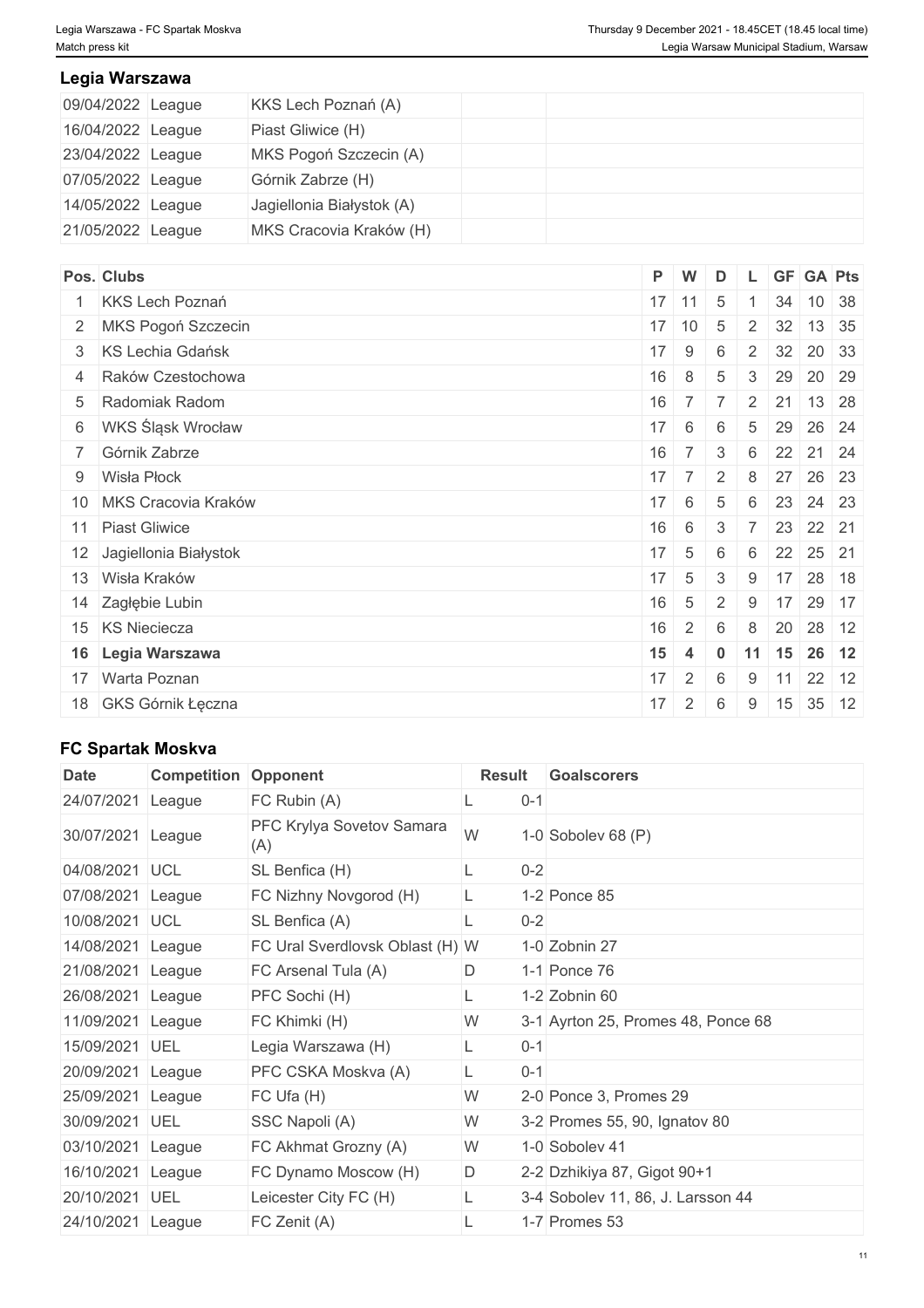# **FC Spartak Moskva**

| 30/10/2021 League |        | FC Rostov (H)                    | D | 1-1 Litvinov 78          |  |
|-------------------|--------|----------------------------------|---|--------------------------|--|
| 04/11/2021 UEL    |        | Leicester City FC (A)            | D | 1-1 Moses 51             |  |
| 07/11/2021 League |        | FC Lokomotiv Moskva (H)          | D | 1-1 Umyarov 64           |  |
| 20/11/2021        | League | FC Krasnodar (A)                 | L | 1-2 Sobolev $45+4$ (P)   |  |
| 24/11/2021 UEL    |        | SSC Napoli (H)                   | W | 2-1 Sobolev 3 $(P)$ , 28 |  |
| 29/11/2021 League |        | FC Ufa (A)                       | D | 1-1 Sobolev 90+5 (P)     |  |
| 04/12/2021 League |        | FC Akhmat Grozny (H)             | W | 2-1 Moses 13, Promes 87  |  |
| 09/12/2021 UEL    |        | Legia Warszawa (A)               |   |                          |  |
| 13/12/2021 League |        | PFC Sochi (A)                    |   |                          |  |
| 25/02/2022 League |        | PFC CSKA Moskva (H)              |   |                          |  |
| 01/03/2022 Cup    |        | PFK Kuban (H)                    |   |                          |  |
| 04/03/2022 League |        | FC Dynamo Moscow (A)             |   |                          |  |
| 11/03/2022 League |        | FC Krasnodar (H)                 |   |                          |  |
| 18/03/2022 League |        | FC Nizhny Novgorod (A)           |   |                          |  |
| 01/04/2022 League |        | FC Lokomotiv Moskva (A)          |   |                          |  |
| 08/04/2022 League |        | FC Arsenal Tula (H)              |   |                          |  |
| 15/04/2022 League |        | FC Rubin (H)                     |   |                          |  |
| 22/04/2022 League |        | FC Rostov (A)                    |   |                          |  |
| 29/04/2022 League |        | PFC Krylya Sovetov Samara<br>(H) |   |                          |  |
| 06/05/2022 League |        | FC Ural Sverdlovsk Oblast (A)    |   |                          |  |
| 13/05/2022 League |        | FC Zenit (H)                     |   |                          |  |
| 21/05/2022 League |        | FC Khimki (A)                    |   |                          |  |
|                   |        |                                  |   |                          |  |

| Pos. Clubs                   | P W          |                              | D              |                |              | L GF GA Pts                                       |  |
|------------------------------|--------------|------------------------------|----------------|----------------|--------------|---------------------------------------------------|--|
| 1 FC Zenit                   | $17$ 11      |                              | $\overline{4}$ |                |              | 2 43 19 37                                        |  |
| 2 FC Dynamo Moscow           | $17$ 11      |                              | 2              | $\overline{4}$ | 32           | 19 35                                             |  |
| 3 FC Krasnodar               |              | $17 \mid 8 \mid$             | $\overline{4}$ |                | $5 \quad 29$ | 18 28                                             |  |
| 4 PFC Sochi                  |              | $17$ 9 1                     |                |                |              | 7 27 21 28                                        |  |
| 5 PFC CSKA Moskva            |              | $17 \mid 8 \mid$             | 3 <sup>1</sup> |                |              | 6 19 16 27                                        |  |
| 6 FC Lokomotiv Moskva        |              |                              |                |                |              | $17 \mid 6 \mid 7 \mid 4 \mid 22 \mid 19 \mid 25$ |  |
| 7 FC Akhmat Grozny           | $17 \quad 8$ |                              | $\overline{0}$ | 9              |              | 20 23 24                                          |  |
| 8 PFC Krylya Sovetov Samara  |              | $17 \mid 7 \mid$             | -3             | $-7$           |              | $20$ 18 24                                        |  |
| 9 FC Spartak Moskva          | $17 \quad 6$ |                              | 5              | 6              |              | 20 23 23                                          |  |
| 10 FC Rubin                  |              | $17 \quad 6$                 | $\overline{4}$ |                |              | 7 23 25 22                                        |  |
| 11 FC Arsenal Tula           | $17 \quad 5$ |                              | $\overline{4}$ | 8              |              | 21 33 19                                          |  |
| 12 FC Rostov                 |              | $17 \quad 4$                 | 6              |                |              | 7 29 31 18                                        |  |
| 13 FC Nizhny Novgorod        | $17 \mid 5$  |                              | 3 <sup>°</sup> | 9              |              | $18$ 30 18                                        |  |
| 14 FC Ural Sverdlovsk Oblast | $17 \quad 3$ |                              | 77             |                | 8            | $17 \mid 16$                                      |  |
| 15 FC Ufa                    |              | $17 \quad 3 \quad 7 \quad 7$ |                |                | 17           | $24 \mid 16$                                      |  |
| 16 FC Khimki                 | 17           | $2 \mid 8$                   |                |                |              | 7 15 27 14                                        |  |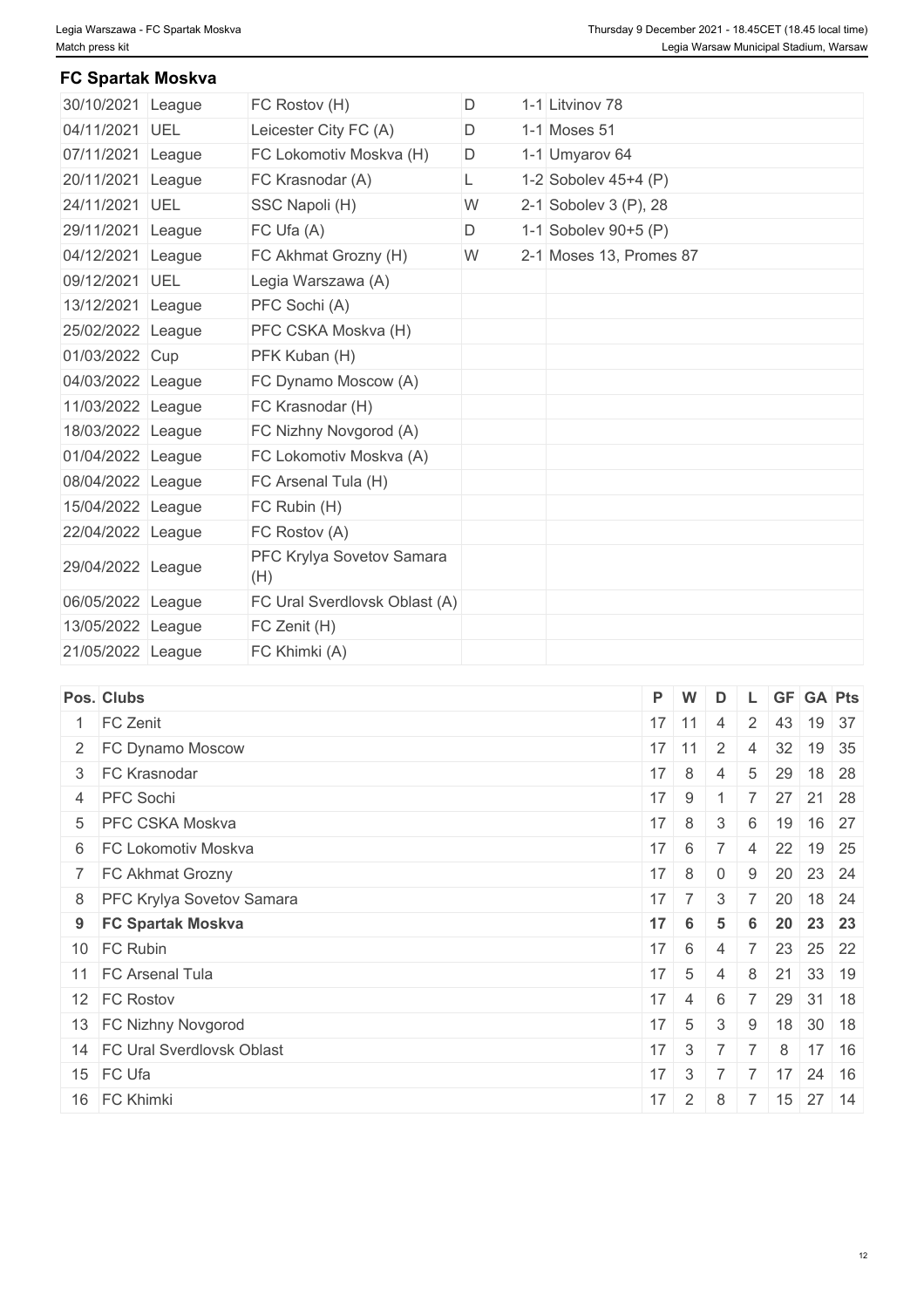# **Match-by-match lineups**

# **Legia Warszawa**

# **UEFA Champions League - First qualifying round**

# (07/07/2021)

# **FK Bodø/Glimt 2-3 Legia Warszawa**

**Goals:** 0-1 Luquinhas 2, 0-2 Emreli 41, 1-2 Botheim 45+1, 1-3 Emreli 61, 2-3 Pernambuco 78 **Legia Warszawa:** Boruc, Hołownia, Wieteska, André Martins (84 Muci), Emreli (79 Rafael Lopes), Skibicki (83 Johansson), Mladenović, Jędrzejczyk, Kapustka, Luquinhas, Slisz

# (14/07/2021)

**Legia Warszawa 2-0 FK Bodø/Glimt** (agg: 5-2) **Goals:** 1-0 Luquinhas 40, 2-0 Pekhart 90+5 **Legia Warszawa:** Boruc, Juranović (80 Johansson), Hołownia, Wieteska, André Martins, Emreli (83 Pekhart), Mladenović, Jędrzejczyk, Kapustka (72 Rafael Lopes), Luquinhas, Slisz

# **Second qualifying round**

# (21/07/2021)

**Legia Warszawa 2-1 FC Flora Tallinn Goals:** 1-0 Kapustka 3, 1-1 Sappinen 53, 2-1 Rafael Lopes 90+1 **Legia Warszawa:** Boruc, Juranović, Hołownia (60 Rafael Lopes), Wieteska, André Martins, Pekhart, Emreli (56 Josué), Mladenović, Jędrzejczyk, Kapustka (7 Slisz), Luquinhas

# (27/07/2021)

**FC Flora Tallinn 0-1 Legia Warszawa** (agg: 1-3)

**Goals:** 0-1 Rafael Lopes 67

**Legia Warszawa:** Boruc, Juranović, Hołownia, Wieteska, André Martins, Emreli (71 Pekhart), Rafael Lopes (83 Slisz), Mladenović, Josué, Jędrzejczyk, Luquinhas

# **Third qualifying round**

(04/08/2021) **GNK Dinamo Zagreb 1-1 Legia Warszawa Goals:** 1-0 Petković 60, 1-1 Muci 82 **Legia Warszawa:** Boruc, Juranović, Wieteska, André Martins, Emreli (75 Pekhart), Nawrocki, Rafael Lopes (75 Muci), Mladenović, Jędrzejczyk, Luquinhas, Slisz

# (10/08/2021)

**Legia Warszawa 0-1 GNK Dinamo Zagreb** (agg: 1-2) **Goals:** 0-1 Franjić 20 **Legia Warszawa:** Boruc, Juranović, Wieteska, André Martins (46 Josué), Emreli (56 Pekhart), Nawrocki, Rafael Lopes (71 Muci), Mladenović, Jędrzejczyk, Luquinhas, Slisz

# **UEFA Europa League - Play-off**

(19/08/2021) **SK Slavia Praha 2-2 Legia Warszawa Goals:** 0-1 Emreli 20, 1-1 Bah 33, 1-2 Juranović 37, 2-2 Masopust 45+3 **Legia Warszawa:** Boruc, Juranović, Wieteska, André Martins, Emreli, Nawrocki, Rafael Lopes (46 Josué), Skibicki (46 Rosołek), Mladenović, Rose (46 Hołownia), Luquinhas

# (26/08/2021)

**Legia Warszawa 2-1 SK Slavia Praha** (agg: 4-3) **Goals:** 0-1 Ekpai 45, 1-1 Emreli 59, 2-1 Emreli 70 **Legia Warszawa:** Boruc, Hołownia (56 Pekhart), Wieteska, André Martins (25 Rafael Lopes), Emreli (80 Muci), Nawrocki, Mladenović, Josué, Jędrzejczyk, Luquinhas, Slisz

# **Group stage**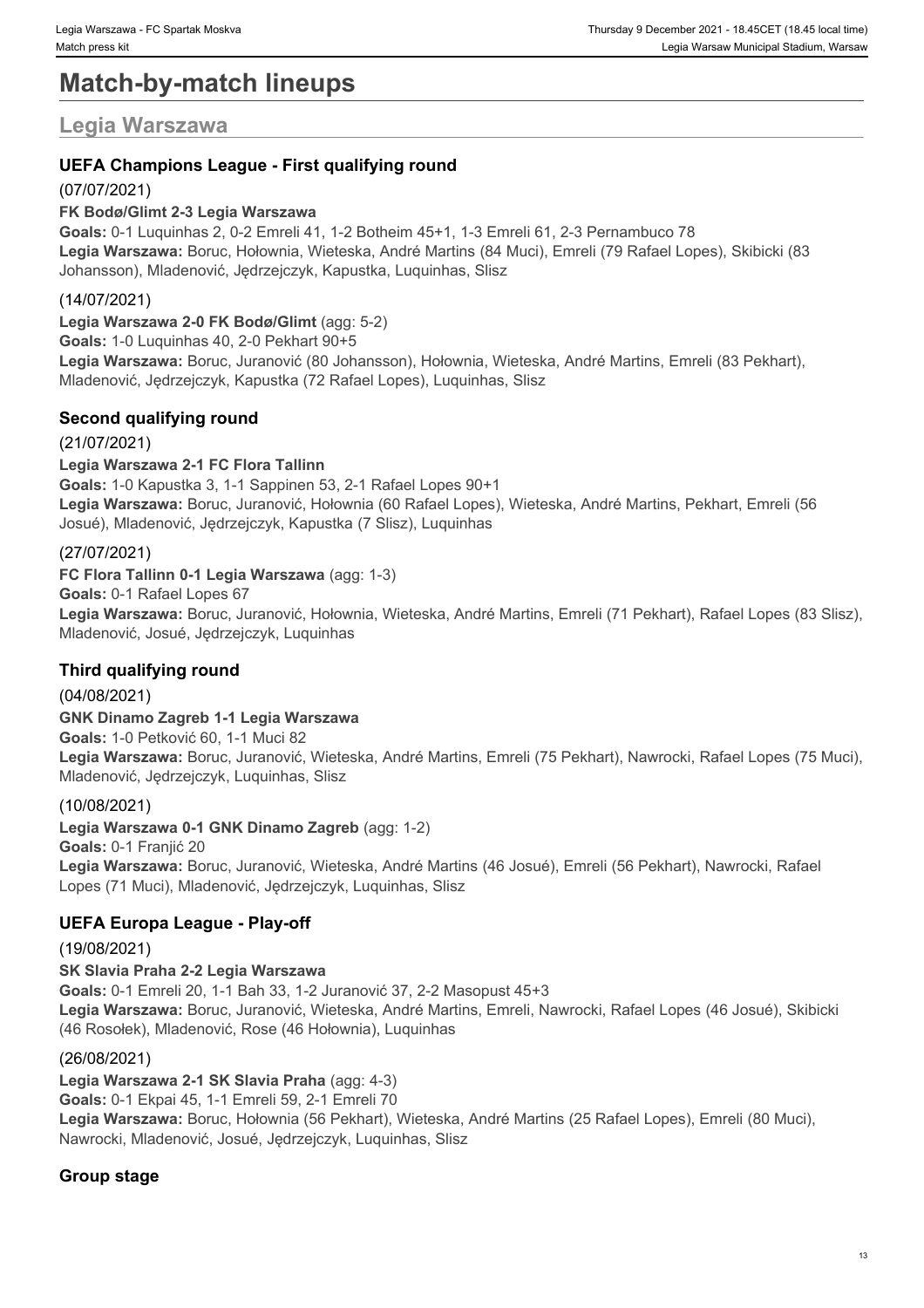# **Group C**

| <b>Club</b>              |  |  | Pid W D L GF GA Pts          |  |
|--------------------------|--|--|------------------------------|--|
| Leicester City FC        |  |  | $15$ 2 2 1 10 8 8            |  |
| <b>FC Spartak Moskva</b> |  |  | 5 2 1 2 9 9 7                |  |
| SSC Napoli               |  |  | 5 2 1 2 12 8 7               |  |
| Legia Warszawa           |  |  | $5$   2   0   3   4   10   6 |  |

#### **Matchday 1** (15/09/2021)

#### **FC Spartak Moskva 0-1 Legia Warszawa**

**Goals:** 0-1 L.M. Kastrati 90+1 **Legia Warszawa:** Boruc, Wieteska, Johansson, Emreli (82 Pekhart), Kharatin (59 L.M. Kastrati), Nawrocki, Mladenović, Josué (93 Rafael Lopes), Jędrzejczyk, Luquinhas (83 Muci), Slisz

#### **Matchday 2** (30/09/2021)

**Legia Warszawa 1-0 Leicester City FC**

**Goals:** 1-0 Emreli 31

**Legia Warszawa:** Miszta, Wieteska, Johansson (78 Abu Hanna), André Martins (70 L.M. Kastrati), Emreli (84 Pekhart), Kharatin, Nawrocki, Mladenović, Josué (84 Rafael Lopes), Jędrzejczyk, Slisz

#### **Matchday 3** (21/10/2021)

#### **SSC Napoli 3-0 Legia Warszawa**

**Goals:** 1-0 Insigne 76, 2-0 Osimhen 80, 3-0 Politano 90+5 **Legia Warszawa:** Miszta, Wieteska, Johansson, André Martins (77 Kharatin), Nawrocki, Muci (71 Emreli), Rafael Lopes (59 Slisz), Mladenović, Josué, Jędrzejczyk, Luquinhas (71 L.M. Kastrati)

#### **Matchday 4** (04/11/2021)

#### **Legia Warszawa 1-4 SSC Napoli**

**Goals:** 1-0 Emreli 10, 1-1 Zieliński 51 (P) , 1-2 Mertens 75 (P) , 1-3 Lozano 79, 1-4 Ounas 90 **Legia Warszawa:** Miszta, Wieteska, Yuri Ribeiro, Johansson, L.M. Kastrati (67 Muci), Emreli (80 Rafael Lopes), Mladenović, Josué, Jędrzejczyk, Luquinhas, Slisz (70 André Martins)

#### **Matchday 5** (25/11/2021)

#### **Leicester City FC 3-1 Legia Warszawa**

**Goals:** 1-0 Daka 11, 2-0 Maddison 21, 2-1 Mladenović 26, 3-1 Ndidi 33 **Legia Warszawa:** Miszta, Wieteska, Yuri Ribeiro, Johansson (46 Hołownia), André Martins (71 Celhaka), Emreli (78 Włodarczyk), Muci, Mladenović (71 Skibicki), Jędrzejczyk, Luquinhas (78 Pekhart), Slisz

#### **Matchday 6** (09/12/2021)

Legia Warszawa-FC Spartak Moskva

# **FC Spartak Moskva**

# **UEFA Champions League - Third qualifying round**

#### (04/08/2021)

**FC Spartak Moskva 0-2 SL Benfica Goals:** 0-1 Rafa Silva 51, 0-2 Gilberto 74 **FC Spartak Moskva:** Maksimenko, Gigot, Hendrix (77 Ponce), Ayrton, Sobolev, Z. Bakaev (68 Moses), J. Larsson (77 Král), Dzhikiya, Umyarov, Zobnin (59 Ignatov), Rasskazov

#### (10/08/2021)

**SL Benfica 2-0 FC Spartak Moskva** (agg: 4-0)

**Goals:** 1-0 João Mário 58, 2-0 Gigot 90+2 (og) **FC Spartak Moskva:** Maksimenko, Gigot, Ayrton, Ponce (80 Sobolev), Z. Bakaev (65 Mirzov), J. Larsson (81 Ignatov), Dzhikiya, Lomovitski, Umyarov (65 Král), Zobnin, Rasskazov

# **UEFA Europa League - Group stage**

**Matchday 1** (15/09/2021) **FC Spartak Moskva 0-1 Legia Warszawa Goals:** 0-1 L.M. Kastrati 90+1 **FC Spartak Moskva:** Maksimenko, Gigot, Ayrton (69 Lomovitski), Moses (82 Z. Bakaev), Ponce, J. Larsson (82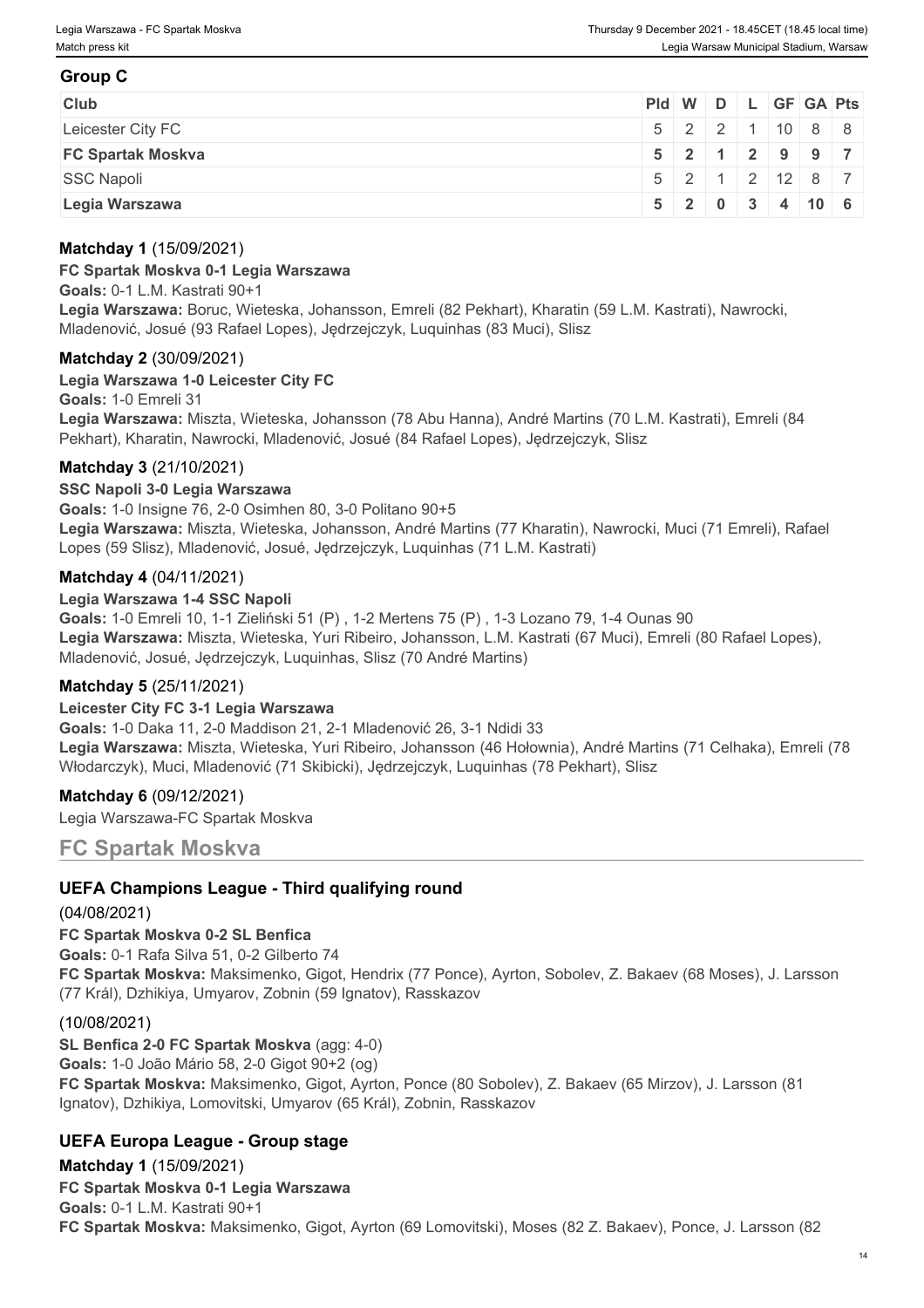Sobolev), Dzhikiya, Umyarov, Promes, Zobnin (23 Hendrix), Rasskazov

#### **Matchday 2** (30/09/2021)

#### **SSC Napoli 2-3 FC Spartak Moskva**

**Goals:** 1-0 Elmas 1, 1-1 Promes 55, 1-2 Ignatov 80, 1-3 Promes 90, 2-3 Osimhen 90+4 **FC Spartak Moskva:** Maksimenko, Gigot, Caufriez, Ayrton, Moses, Ponce (46 Sobolev), Z. Bakaev (88 Lomovitski), Dzhikiya, Umyarov, Promes, Litvinov (73 Ignatov)

#### **Matchday 3** (20/10/2021)

#### **FC Spartak Moskva 3-4 Leicester City FC**

**Goals:** 1-0 Sobolev 11, 2-0 J. Larsson 44, 2-1 Daka 45, 2-2 Daka 48, 2-3 Daka 54, 2-4 Daka 79, 3-4 Sobolev 86 **FC Spartak Moskva:** Maksimenko, Gigot, Ayrton, Sobolev, Moses, Z. Bakaev (68 Promes), J. Larsson (89 Lomovitski), Dzhikiya, Zobnin (68 Ignatov), Litvinov, Rasskazov

#### **Matchday 4** (04/11/2021)

# **Leicester City FC 1-1 FC Spartak Moskva**

**Goals:** 0-1 Moses 51, 1-1 Amartey 58 **FC Spartak Moskva:** Selikhov, Gigot, Caufriez, Ayrton, Sobolev (77 Z. Bakaev), Moses, Dzhikiya, Ignatov (87 Lomovitski), Promes (77 Umyarov), Zobnin, Litvinov (93 Kutepov)

#### **Matchday 5** (24/11/2021)

#### **FC Spartak Moskva 2-1 SSC Napoli**

**Goals:** 1-0 Sobolev 3 (P) , 2-0 Sobolev 28, 2-1 Elmas 64 **FC Spartak Moskva:** Selikhov, Gigot, Caufriez, Ayrton, Sobolev, Moses (83 Rasskazov), Dzhikiya, Umyarov, Ignatov (72 Lomovitski), Promes (92 J. Larsson), Litvinov

#### **Matchday 6** (09/12/2021)

Legia Warszawa-FC Spartak Moskva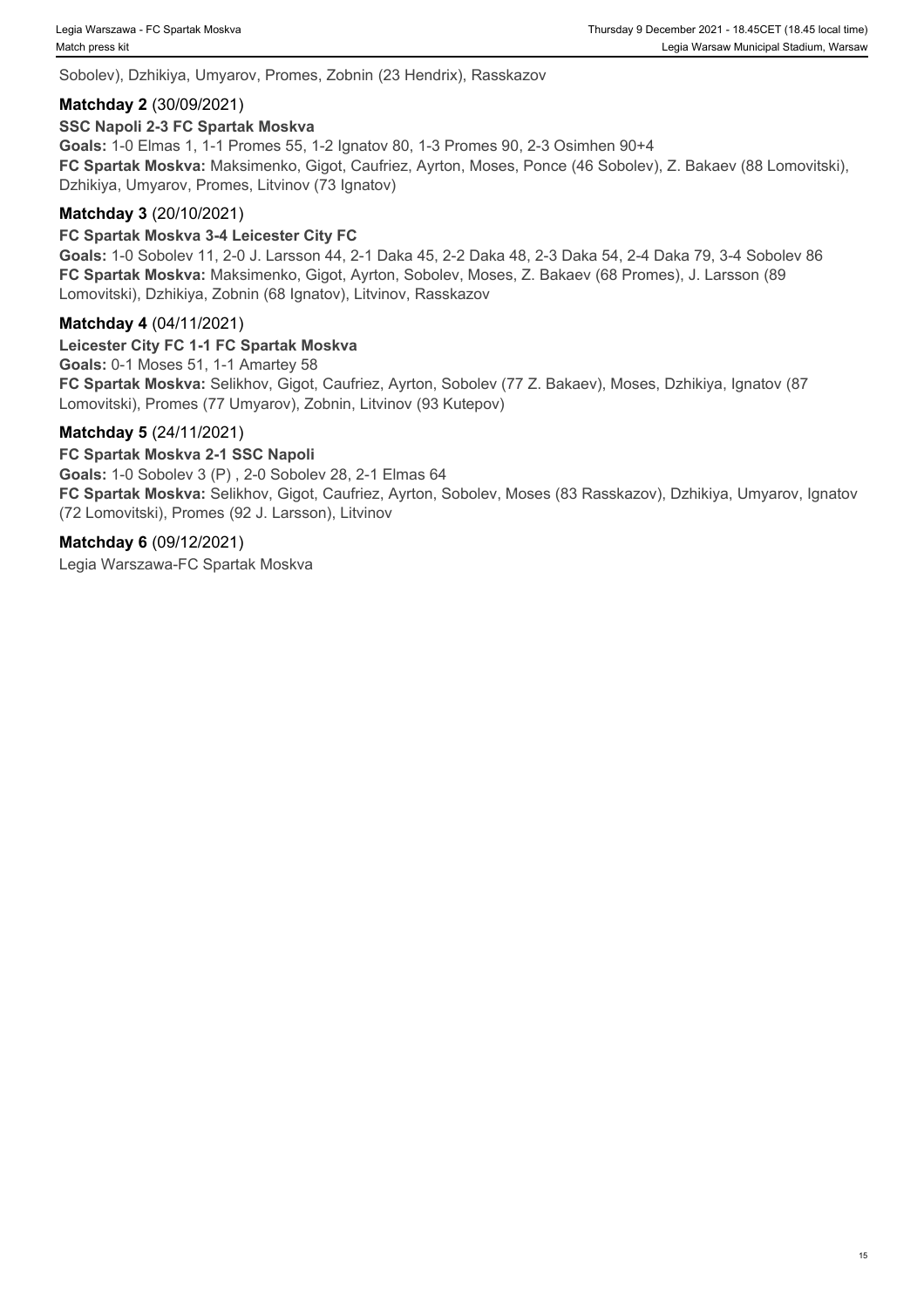# **Match officials**

| <b>Referee</b>                           | Matej Jug (SVN)                       |  |
|------------------------------------------|---------------------------------------|--|
| <b>Assistant referees</b>                | Matej Žunič (SVN), Robert Vukan (SVN) |  |
| <b>Video Assistant Referee</b>           | José María Sánchez (ESP)              |  |
| <b>Assistant Video Assistant Referee</b> | Raúl Cabañero (ESP)                   |  |
| <b>Fourth official</b>                   | Dragoslav Perič (SVN)                 |  |
| <b>UEFA Delegate</b>                     | Jovan Surbatovic (SRB)                |  |
| <b>UEFA Referee observer</b>             | Uno Tutk (EST)                        |  |

# **Referee**

| Name      | <b>UEFA Europa</b><br>Date of birth<br><b>UEFA matches</b><br>League<br>matches |
|-----------|---------------------------------------------------------------------------------|
| Matej Jug | 25/09/1980<br>44                                                                |

# **Matej Jug**

**Referee since:** 1997 **First division:** 2004 **FIFA badge:** 2007

**Tournaments:** 2015 FIFA U-17 World Cup, 2013 UEFA European Under-21 Championship, 2010 UEFA European Under-19 Championship

# **Finals**

2013 UEFA European Under-21 Championship

# **UEFA Europa League matches involving teams from the two countries involved in this match**

| <b>Date</b> | <b>Competition</b> | <b>Stage</b><br>reached | Home Away                          |                                           | <b>Result</b> | Venue        |
|-------------|--------------------|-------------------------|------------------------------------|-------------------------------------------|---------------|--------------|
| 29/09/2011  | UEL                | GS                      | FC Lokomotiv Moskva RSC Anderlecht |                                           | $0 - 2$       | Moscow       |
| 16/02/2012  | UEL                | R32                     |                                    | Legia Warszawa Sporting Clube de Portugal | $2 - 2$       | Warsaw       |
| 09/08/2012  | UEL                | 3QR                     | FC Viktoria Plzeň Ruch Chorzów     |                                           | $5-0$         | Plzen        |
| 06/12/2012  | UEL                | GS                      | <b>BSC Young Boys FC Anji</b>      |                                           | $3-1$         | <b>Berne</b> |
| 19/03/2015  | UEL                | R <sub>16</sub>         | Torino FC FC Zenit                 |                                           | $1 - 0$       | urin i       |

# **Other matches involving teams from either of the two countries involved in this match**

| <b>Date</b> | <b>Competition</b> | <b>Stage</b><br>reached |                                    | <b>Home Away</b>                          | <b>Result</b> | Venue         |
|-------------|--------------------|-------------------------|------------------------------------|-------------------------------------------|---------------|---------------|
| 30/09/2009  | U17                | QR                      |                                    | <b>Iceland Russia</b>                     | $1 - 1$       | Haverfordwest |
| 29/09/2011  | UEL                | <b>GS</b>               | FC Lokomotiv Moskva RSC Anderlecht |                                           | $0 - 2$       | <b>Moscow</b> |
| 16/02/2012  | UEL                | R32                     |                                    | Legia Warszawa Sporting Clube de Portugal | $2 - 2$       | Warsaw        |
| 09/08/2012  | UEL                | 3QR                     | FC Viktoria Plzeň Ruch Chorzów     |                                           | $5-0$         | Plzen         |
| 06/12/2012  | UEL                | GS                      | <b>BSC Young Boys FC Anji</b>      |                                           | $3 - 1$       | <b>Berne</b>  |
| 06/06/2013  | U <sub>21</sub>    | GS-FT                   |                                    | Spain Russia                              | $1 - 0$       | Jerusalem     |
| 12/06/2013  | U <sub>21</sub>    | GS-FT                   |                                    | Russia Germany                            | $1 - 2$       | Netanya       |
| 19/03/2015  | UEL                | R <sub>16</sub>         | Torino FC FC Zenit                 |                                           | $1 - 0$       | Turin         |
| 29/09/2015  | <b>UCL</b>         | GS                      |                                    | FC Zenit KAA Gent                         | $2 - 1$       | St Petersburg |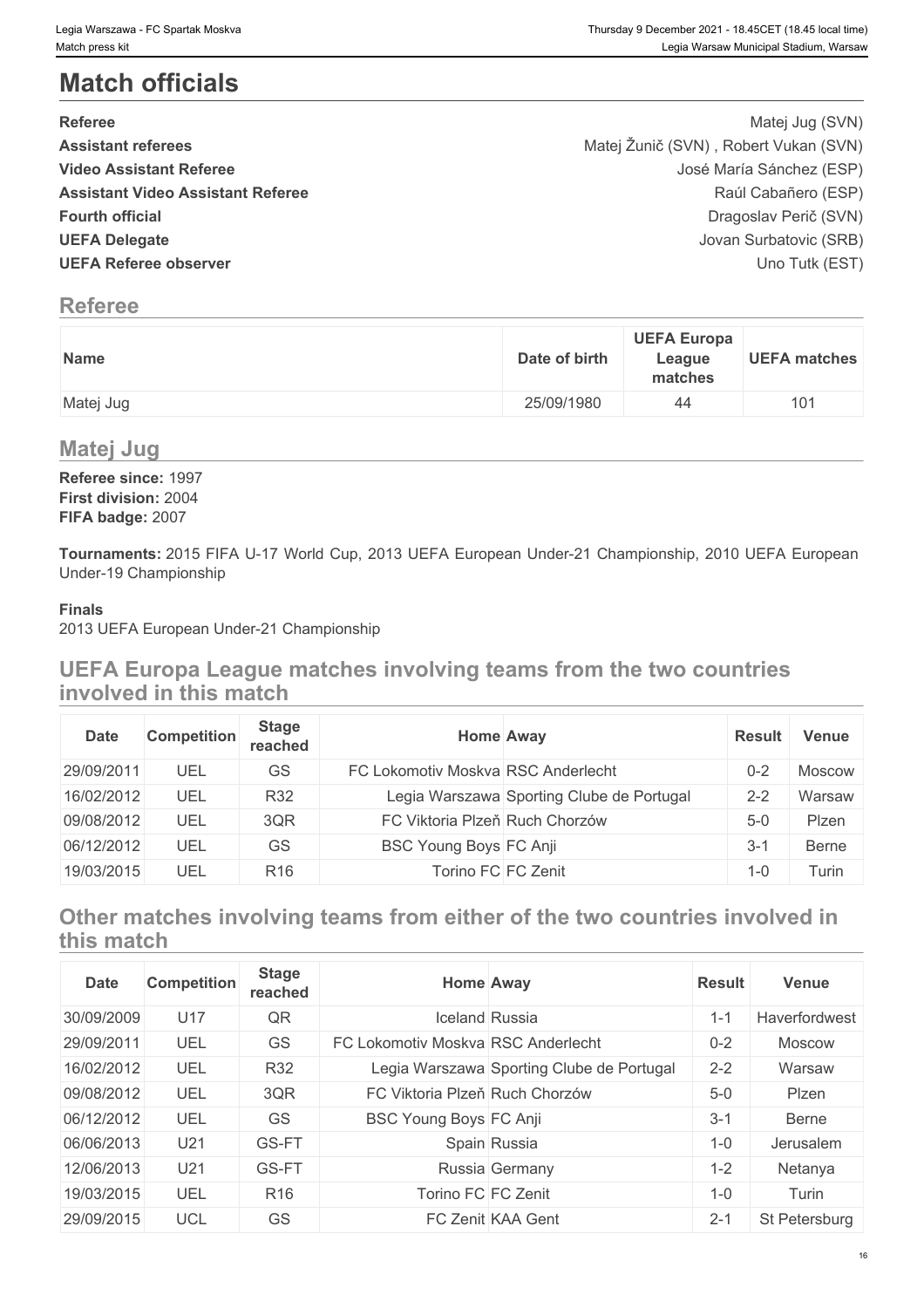| <b>Date</b> | <b>Competition</b> | <b>Stage</b><br>reached |                          | <b>Home Away</b>             | <b>Result</b> | <b>Venue</b>    |
|-------------|--------------------|-------------------------|--------------------------|------------------------------|---------------|-----------------|
| 03/08/2016  | UCL                | 3QR                     | RSC Anderlecht FC Rostov |                              | $0 - 2$       | <b>Brussels</b> |
| 02/11/2016  | UCL                | GS                      |                          | AS Monaco FC PFC CSKA Moskva | $3-0$         | Monaco          |
| 05/10/2017  | <b>WC</b>          | QR                      | Armenia Poland           |                              | $1 - 6$       | Yerevan         |
| 11/10/2020  | UNL                | GS-FT                   |                          | Russia Turkey                | -44<br>ı – I  | <b>Moscow</b>   |